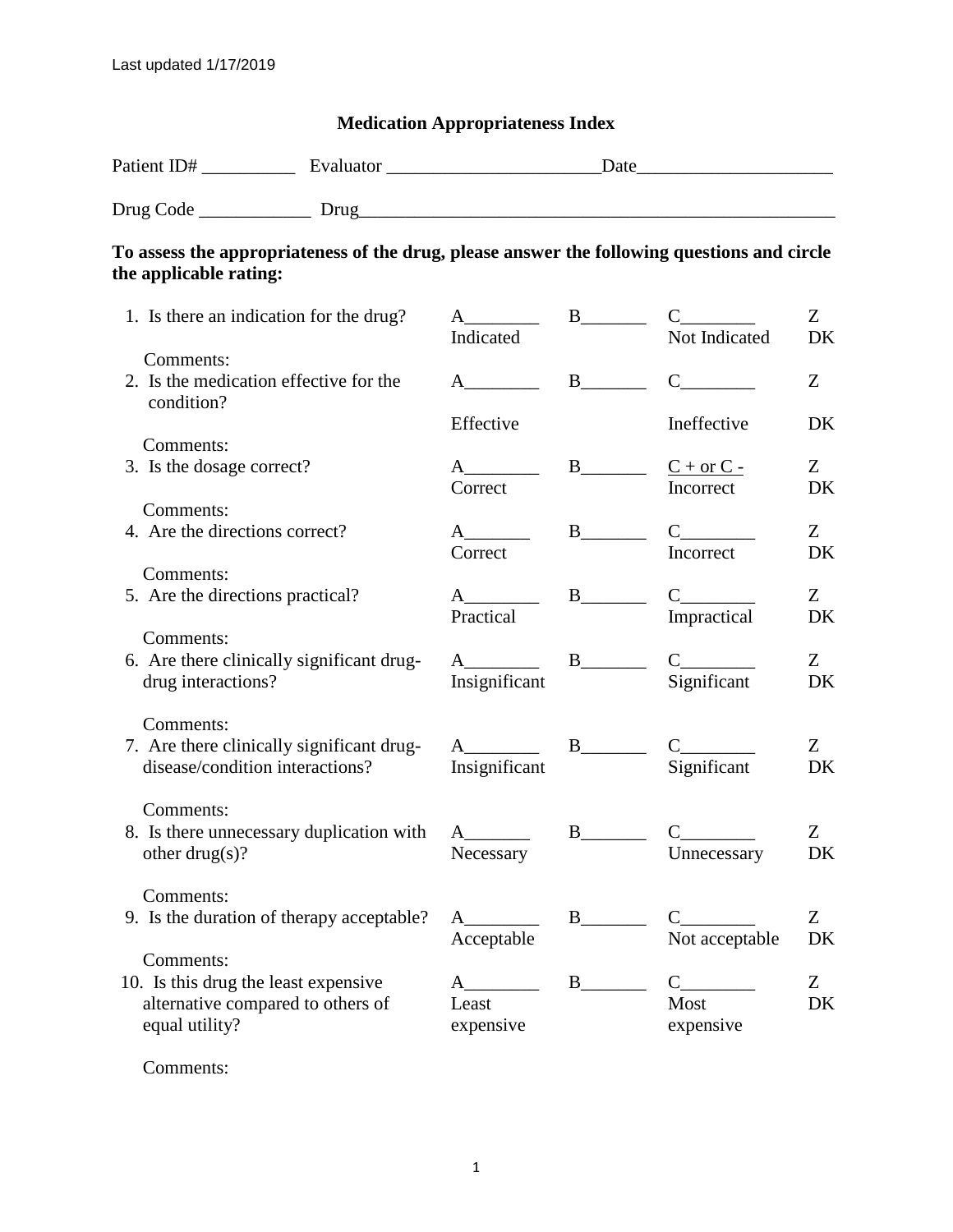## **USE OF THE MEDICATION APPROPRIATENESS INDEX** (MAI)

For further information/articles using the MAI, address inquiries to Joseph T. Hanlon, PharmD, MS, Department of Medicine (Geriatrics), University of Pittsburgh, Kaufmann Medical Building-Suite 514, 3471 Fifth Ave, Pittsburgh, PA 15213, Email: [jth14@pitt.edu](mailto:jth14@pitt.edu)

## A. General Instructions<sup>1</sup>

This instrument is intended to assess the appropriateness of medications prescribed by a health care provider and to evaluate patients' self-medication practices. To appropriately apply the MAI, both a list of medical problems and of medications is required. Medication history information obtained from patients may also be helpful. Before evaluating any medications, review the case information and medication profile for each patient. Clinical judgment must always be applied with regard to patient preference and life expectancy. Complete the scale for *each* regularly scheduled, active medication and any "as needed" medications used frequently. Each question in the scale pertains to the individual patient and drug in question. Read each question carefully and circle the score (A, B, C or Z). If you do not understand the question, consult the specific instructions below for clarification. If you do not know the answer to the question, consult a standard medication text or software such as the AHFS Drug Information, Drug Facts and Comparisons, Micromedex®, Clinical Pharmacology (an electronic drug reference), or UpToDate®, unless the specific instructions for the question indicate an alternative source. At times, you may require additional information from the patient's chart to answer a question. In that case, circle Z and specify the necessary information in the comments section. Some regimens contain combination drugs. If the individual components are available and can be used as single entities, then complete the scale for each individual drug. Finally, please note your reasons for any rating of end of life B or C in the comments section.

### B. Scoring<sup>2</sup>

 $\overline{a}$ 

For items coded as inappropriate (C), apply the following weights for individual criterion to calculate a summated MAI score *per drug*:

| <b>Relative Weight Applied to Inappropriate Ratings</b>     |
|-------------------------------------------------------------|
|                                                             |
|                                                             |
|                                                             |
|                                                             |
| Are there clinically significant drug-drug interactions?    |
| Are there clinically significant drug-disease interactions? |
|                                                             |
| Is this drug the least expensive alternative compared       |
|                                                             |
| Is there unnecessary duplication with other drugs?          |
|                                                             |
|                                                             |

<sup>&</sup>lt;sup>1</sup> Hanlon JT, et al. J Clin Epidemiol 1992;45:1045 & Hanlon JT, Schmader KE. Drugs Aging 2013;30:893-900.

<sup>2</sup> Samsa G, et al. A summated score for the Medication Appropriateness Index: development and assessment of clinimetric properties including content validity. J Clin Epidemiol 1994;47:891-6.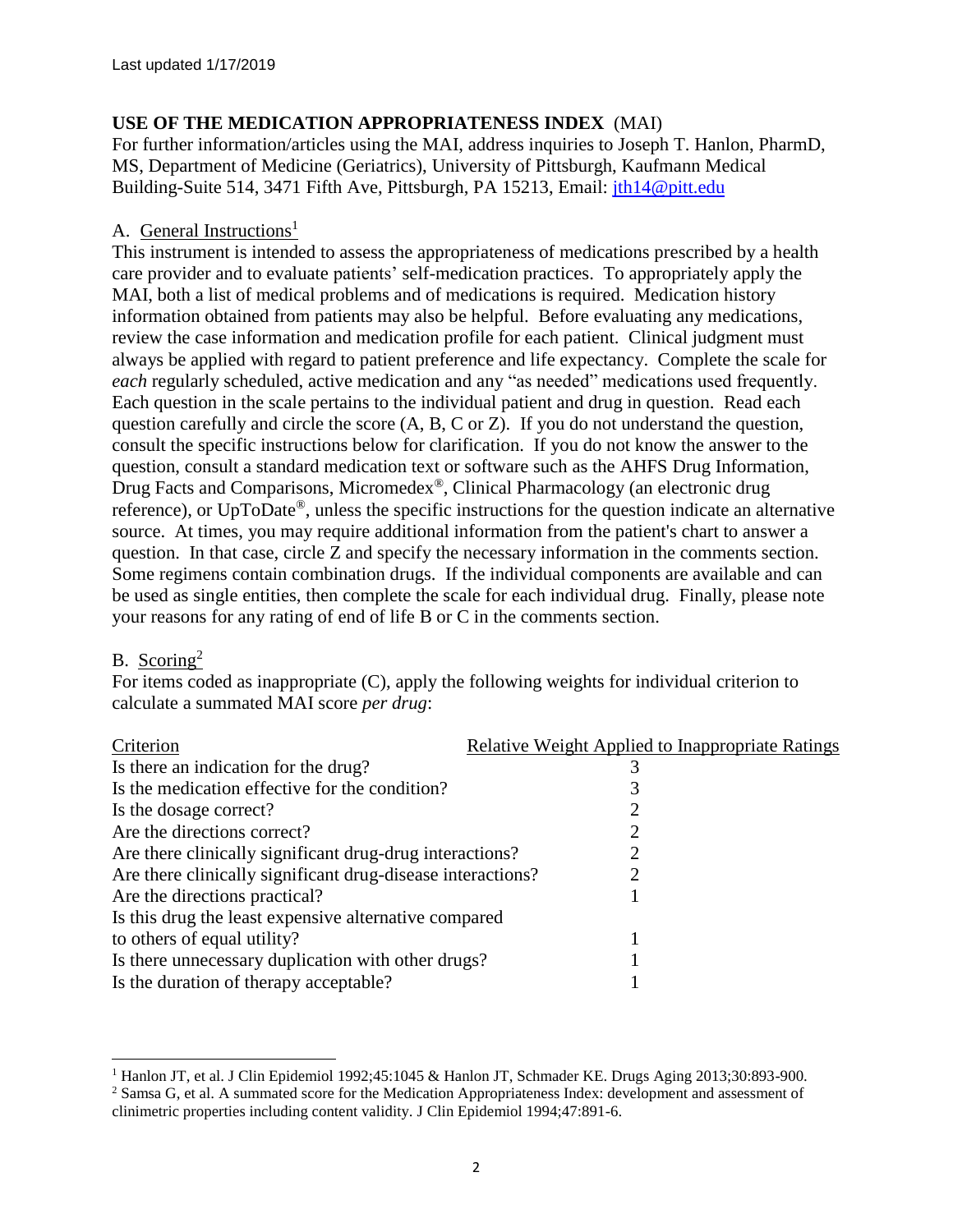To calculate a weighted MAI score *per patient*, add MAI scores for *each drug* in the patient's regimen. 3

## C. Other measures that may be used to assess suboptimal prescribing

To implicitly assess *unnecessary use* of medications (i.e., polypharmacy), one may combine MAI ratings for questions 1, 2, and 8.<sup>4</sup> To assess the *underuse* of medications, consider using the implicit Assessment of Underutilization (AOU) of Medication tool.<sup>5</sup> For other measures, please refer to the review articles by Dimitrow,  $6$  Matanovic,  $7$  O'Mahony,  $8$  as well as the 2015 American Geriatrics Society (AGS) Beers Criteria.<sup>9</sup>

## D. Specific Instructions For Rating

 $\overline{a}$ 

|           | <b>Question 1:</b> Is there an indication for the drug? |               |             |
|-----------|---------------------------------------------------------|---------------|-------------|
|           |                                                         |               |             |
| indicated | marginally indicated                                    | not indicated | do not know |

*Definition:* Indication is defined as the sign, symptom, disease, or condition for which the medication is prescribed. The question assesses whether there is sufficient reason to use the drug. Sufficient reason includes not only curative and palliative therapy, but also preventive therapy for a disease, condition or drug effect.

*Instructions:* A drug is not indicated if no condition exists for its use. Answer the question with the conditions found in the problem list or an alternative standard lisiting (e.g., health conditions checked as "yes" on the Minimum Data Set). If score  $=C$ , then questions 9 and 10 are scored C. *Examples:* Hydrochlorothiazide (HCTZ) is prescribed and hypertension is recorded on the problem list = A. Olanzapine is prescribed but psychosis, schizophrenia, etc. is not documented  $= C$ . Potassium chloride (KCl) for prevention of hypokalemia in the setting of digoxin and diuretic use  $= A$ . Isoniazid (INH) and positive PPD plus immunosuppressive condition  $= A$ . KCl and diuretics alone without hypokalemia = B.

<sup>&</sup>lt;sup>3</sup>Hanlon JT, et al. A randomized, controlled trial of a clinical pharmacist intervention to improve inappropriate prescribing in elderly outpatients with polypharmacy. Am J Med 1996;100:428-37 & Schmader KE, et al. Effectiveness of geriatric evaluation and management on adverse drug reactions and suboptimal prescribing in the frail elderly. Am J Med 2004;116:394-401.

<sup>4</sup> Hajjar ER, et al. Unnecessary drug use in the frail elderly at hospital discharge. J Am Geriatr Soc 2005;53:S178.

<sup>&</sup>lt;sup>5</sup> Jeffery S, et al. The impact of an interdisciplinary team on suboptimal prescribing in a long term care facility. Consult Pharm. 1999;14:1386-91.

<sup>6</sup> [Dimitrow](http://www.ncbi.nlm.nih.gov/pubmed?term=%22Dimitrow%20MS%22%5BAuthor%5D) [MS,](http://www.ncbi.nlm.nih.gov/pubmed?term=%22Dimitrow%20MS%22%5BAuthor%5D) et al. Comparison of prescribing criteria to evaluate the appropriateness of drug treatment in individuals aged 65 and older: a systematic review. [J](http://society./) [Am](http://society./) [Geriatr](http://society./) [Soc](http://society./) 2011;59:1521-30.

<sup>&</sup>lt;sup>7</sup> Matanović SM, Vlahovic-Palcevski V. Potentially inappropriate medications in the elderly: a comprehensive protocol. Eur J Clin Pharmacol 2012;68:1123-38.

<sup>8</sup> O'Mahony D, et al. STOPP/START criteria for potentially inappropriate prescribing in older people: version 2. Age Aging 2015;44:213-8.

<sup>9</sup> American Geriatrics Society Updated Beers Criteria for Potentially Inappropriate Medication Use in Older Adults. Available at : [http://geriatricscareonline.org/toc/american-geriatrics-society-updated-beers-criteria-for-potentially](http://geriatricscareonline.org/toc/american-geriatrics-society-updated-beers-criteria-for-potentially-inappropriate-medication-use-in-older-adults/CL001)[inappropriate-medication-use-in-older-adults/CL001.](http://geriatricscareonline.org/toc/american-geriatrics-society-updated-beers-criteria-for-potentially-inappropriate-medication-use-in-older-adults/CL001) Accessed 10/12/2015.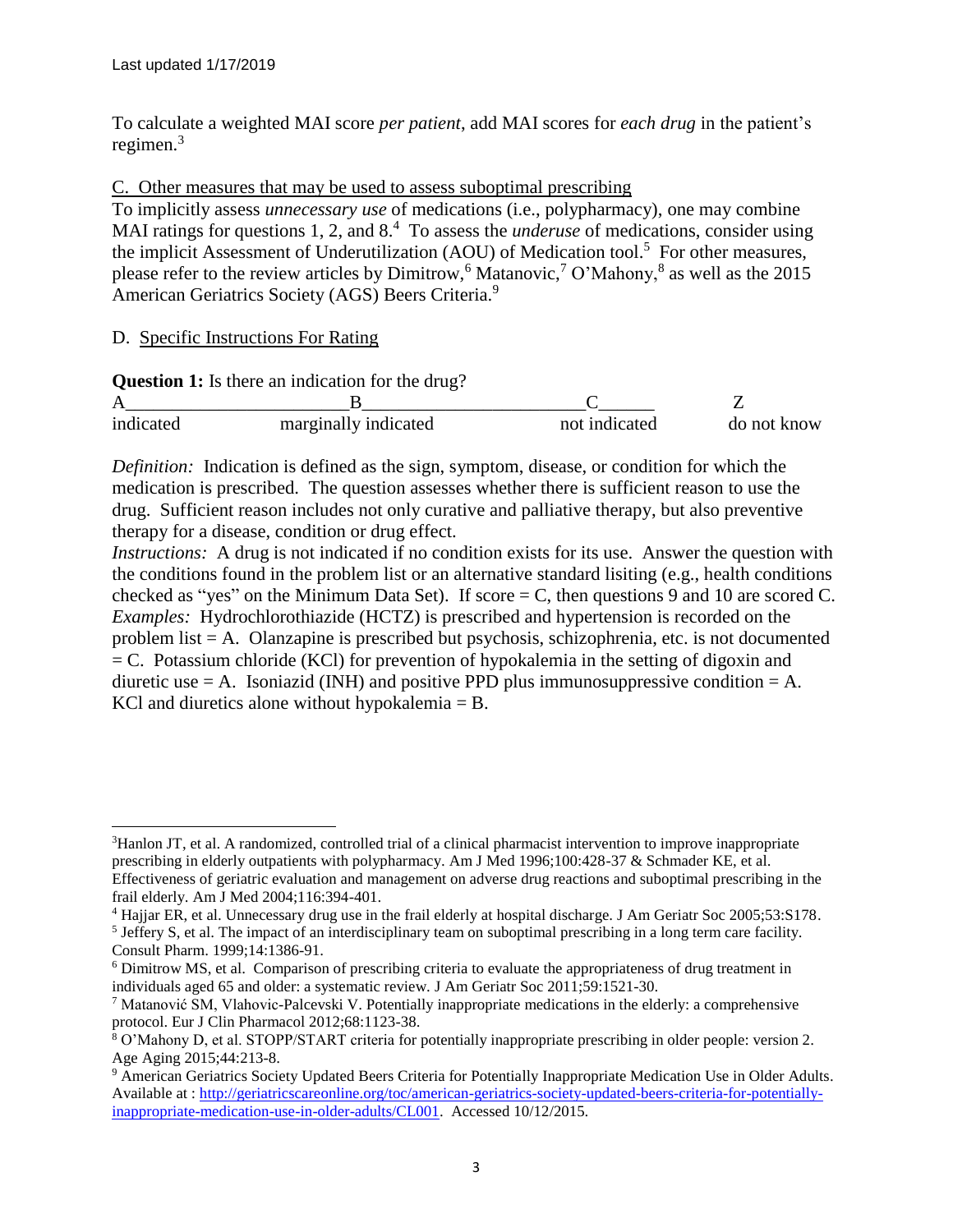**Question 2:** Is the medication effective for the condition?

| effective | marginally effective | ineffective | do not know |
|-----------|----------------------|-------------|-------------|

*Definition:* Effective is defined as producing a beneficial result. The question assesses whether the drug prescribed is capable of being effective for the indication in a *population* of patients. *Instructions:* Indication and effectiveness are tightly but not perfectly linked items. Physicians may prescribe a drug for a given condition because of theoretical and standard practice reasons (indication) but investigators may demonstrate in clinical trials that the drug is ineffective (e.g., ergot mesylate [Hydergine®] and memory enhancement). Conversely, an indication may not be documented for a drug, yet the drug may work well for the intended effect (e.g., KCl to prevent hypokalemia when using diuretics). In those cases, the reviewer must note the assumed indication in the comments. Also, drugs in which the potential risks outweigh the potential benefits, and thus are incapable of being effective in actual practice, should be rated as ineffective (C). For example, those classified by as high risk drugs by AGS 2015 Beers Criteria should be rated as ineffective (C) **(Appendix I).** The exception would be the use of drugs from this list that are essential medications in palliative care.<sup>10</sup>

*Examples:* HCTZ for hypertension = A. Histamine type 2 receptor antagonist  $(H_2RA)$ prophylaxis in a person with a history of nonsteroidal anti-inflammatory drug (NSAID) induced gastric ulcer = C. Meperidine (Demerol<sup>®</sup>) for pain = C.

**Question 3:** Is the dosage correct?

 $\overline{a}$ 

| correct | marginally correct | incorrect | do not know |
|---------|--------------------|-----------|-------------|

*Definition:* Dosage is defined as the total amount of medication taken per 24-hour period for regularly scheduled medications.

*Instructions*: Amounts within the dosage range for initial and maintenance therapy noted in the specified texts are correct. Other sources may specify newer, more appropriate therapeutic class specific ranges (e.g., American College of Chest Physicians [ACCP] consensus conference on antithrombotic therapy) or specific geriatric dosage ranges (e.g., American Pharmacists Association [APhA] Geriatric Drug Dosage Handbook). These ranges should supersede the standard texts as long as the reference is given. Hence, one should also take into account known age-related changes in drug pharmacokinetics and pharmacodynamics. Some patients may have drug labs/levels/vital signs to help assess whether the dosage is appropriate. If dosage is too low then circle C-. If the dosage is too high then circle C+. In summary, a dosage is incorrect if it is outside the accepted geriatrics dose range. If there is no accepted geriatrics dose range, then to be incorrect it must be outside the standard adult range. A dosage may also be incorrect if not adjusted for drug levels and laboratory or vital signs outcomes (**Appendix II**). For dosing of select medications that are primarily renally cleared, see **Appendix III**. For drugs being tapered to discontinuation (e.g., anticonvulsants), low dosage and/or low levels will be considered correct.

 $10$  De Lima L. International Association for Hospice and Palliative Care list of essential medicines for palliative care. Ann Oncol 2007;18:395-9.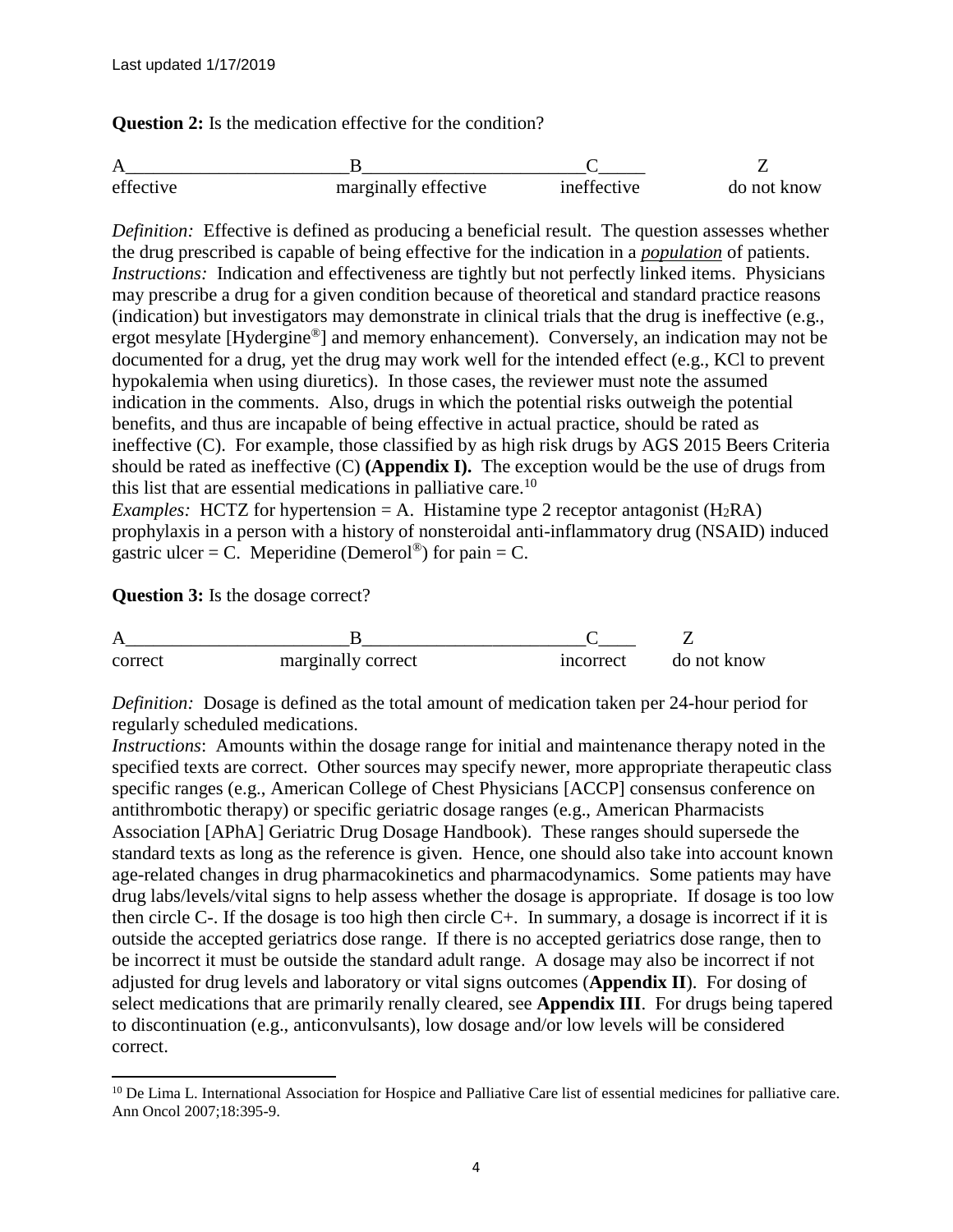*Examples:* Glyburide in patient with estimated creatinine clearance of 42ml/min = C (*reason: decreased renal clearance of drug in the elderly*). Captopril 6.25-37.5 mg bid for heart failure  $(HF) = A$ . Furosemide 20-40 mg a day for hypertension  $(HTN) = B$ . Ranitidine 150 mg bid for peptic ulcer disease (PUD) > 8 weeks = C+ (*reason: maintenance therapy dose is 150 at bedtime*). Atorvastatin at highest end of usual dosage range but cholesterol remains elevated = B (*reason: drug is necessary but additional therapy is warranted*). Patient with chronic cancer pain taking 4 g acetaminophen in divided doses, but who still rates pain as moderate to severe = B (*reason: drug is necessary but additional therapy is warranted*). Warfarin 1 mg daily for mechanical valve with INR of 1.2= C- (*reason: INR not at target goal for this anticoagulation indication*). Alternating warfarin 5mg and 7.5 mg every other day for atrial fibrillation with INR of 2.8 = A (*reason: although lab value is above standard normal range, it is within the therapeutic range of 2.0-3.0 for this anticoagulation indication; therefore, the dosage is correct*).

**Question 4:** Are the directions correct?

| correct | marginally correct | incorrect | do not know |
|---------|--------------------|-----------|-------------|

*Definition*: Directions are defined as the instructions in the use of a medication by a patient. The question assesses the route of administration, relationship to food and liquid, the schedule and time of the day.

*Instructions:* The directions are incorrect when they specify the wrong route of administration, give wrong or no instructions regarding food and liquid (when specific directions regarding relationship to food or liquid exist), or specify the wrong schedule or the wrong time of day (when specific directions regarding relationship to schedule and time of day exist). See **Appendix IV** for medications with food and fluid requirements, schedule/time of day requirements, and those medications that should not be taken with grapefruit juice.<sup>11</sup> For new drugs, consult the latest edition of the Drugs, Supplements, and Herbal Information.<sup>12</sup> For information regarding meds that should not be crushed and given via enteral tube, refer to the Institute of Safe Medication Practices.<sup>13</sup> When the MAI is used to evaluate patients in institutional care settings, route, food liquid, schedule and time of day requirements do not apply. If the patient transitions from institutional to ambulatory care settings, application may be limited to only medications requiring a specific schedule/time of day for consistency purposes. *Examples:* Captopril 25 mg TID = C (*reason: should be taken on an empty stomach*). Glipizide 10 mg daily = C (*reason: should specify "before breakfast"*). Ibuprofen 400mg TID with meals and at bedtime with snack = A. Furosemide 20 mg daily = C (*reason: should specify "in the morning*"). K-Dur<sup>®</sup> without directions regarding food/liquid = C. Nitropaste<sup>®</sup> 1" four times daily = C (*reason: must specify nitrate-free interval*). Nifedipine XL 60 mg daily with 8oz of grapefruit at breakfast = C (*reason: should not take with grapefruit juice*).

 $\overline{a}$ 

 $<sup>11</sup>Bailey DG$ , et al. Grapefruit-medication interactions: forbidden fruit or avoidable consequences? CMAJ</sup> 2013;185:309-16.

<sup>&</sup>lt;sup>12</sup> [www.nlm.nih.gov/medlineplus/druginformation.html](http://www.nlm.nih.gov/medlineplus/druginformation.html)

<sup>13</sup> [www.ismp.org/tools/donotcrush.pdf](http://www.ismp.org/tools/donotcrush.pdf)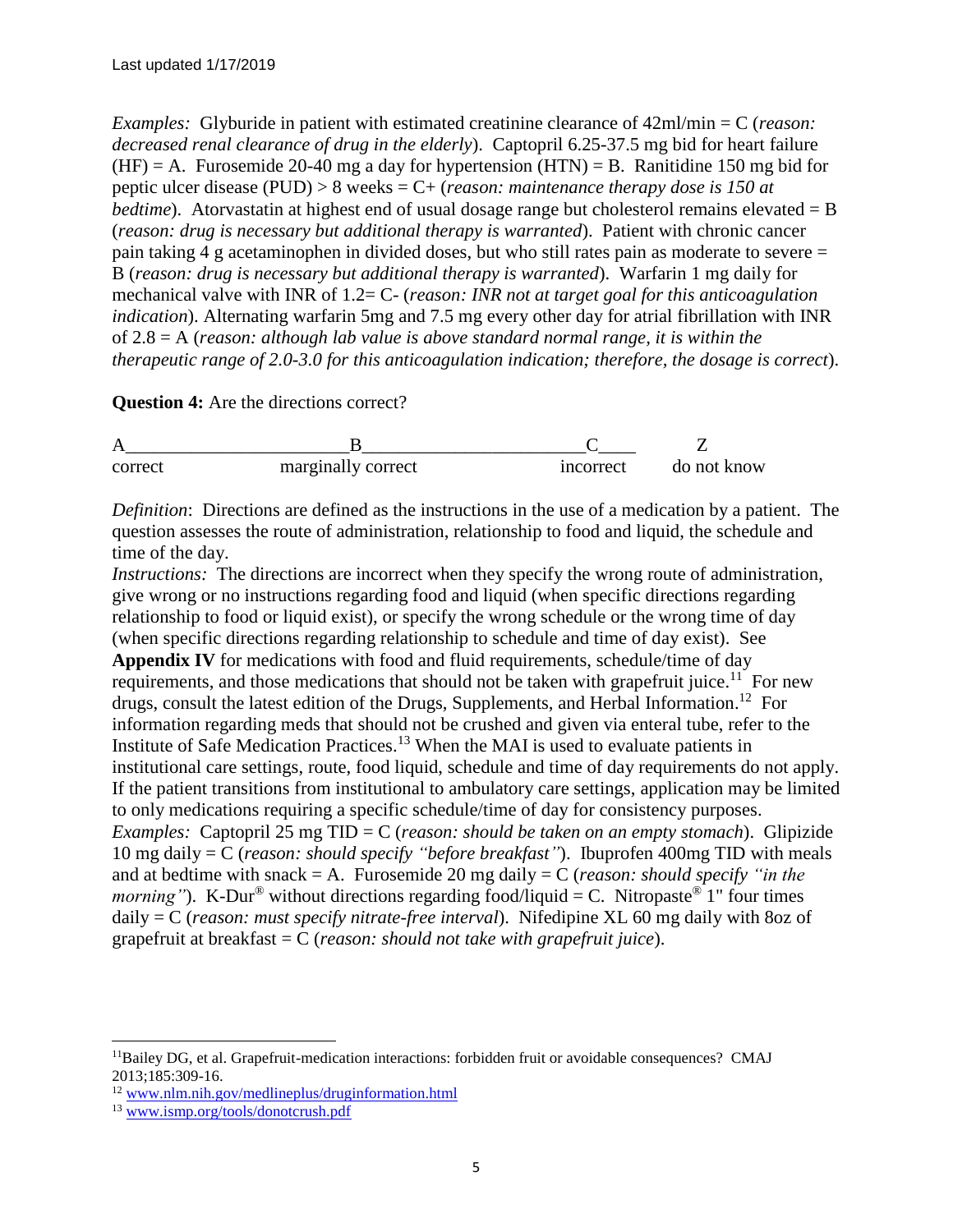$\overline{a}$ 

**Question 5:** Are the directions practical?

| practical | marginally practical | impractical | do not know |
|-----------|----------------------|-------------|-------------|

*Definition:* Practical is defined as capable of being used or put into practice. This question assesses whether the directions for use are practical, so the patient appropriately take or a caregiver may appropriately administer the medication. This reflects the potential for patient adherence without sacrificing efficacy. Additionally, consideration of whether the drug is available on formulary is important when applicable.

*Instructions:* A drug schedule is considered impractical if the drug can be administered less frequently and still maintain efficacy. Irregular day-to-day schedules that have more regular alternatives are also impractical. In addition, medications specified to be given around the clock on a fixed interval when a more flexible schedule is sufficient is impractical.

*Examples:* Warfarin 5 mg daily except Tuesday and Sunday 10 mg daily = C (*reason: 6 mg daily is easier*). Glipizide 5 mg bid = C (*reason: 10 mg every morning is equally effective*). Trazodone 75mg at bedtime = A (*reason: dosed once daily and can cue into bedtime routine*). Nifedipine 10mg TID = C (*reason: equally effective alternative, Nifedipine XL 30mg daily, is simpler to administer*). Albuterol metered dose inhaler (MDI) 2 puffs q6h = C (*reason: four times daily is sufficient*).

**Question 6:** Are there clinically significant drug-drug interactions?



*Definition*: A drug-drug interaction is defined as the effect the administration of one medication has on another drug. Clinical significance connotes a harmful interaction. This question assesses whether the drug in question interacts with another drug in the patient's regimen by affecting its pharmacokinetics (i.e., absorption, distribution, metabolism and excretion) or pharmacodynamics (i.e., the effect that it has on the body).

*Instructions*: A drug interaction text (e.g., Hansten's *Drug Interactions and Updates*), software program (e.g. Micromedex<sup>®</sup>, UpToDate<sup>®</sup>), review articles like Malone (2004)<sup>14</sup> or Hines (2011),<sup>15</sup> the 2015 AGS Beers Criteria (**Appendix V**) may be used as the reference for significant interactions. If no interaction exists, then an insignificant (A) rating is automatic. A marginally significant (B) rating should be given when the reference/program indicates an interaction exists but there is no clinical evidence for toxicity or adverse effects. If the reference/program indicates an interaction exists and sufficient clinical evidence of toxicity or adverse effects (including lack of effect) is available, then the interaction is significant (C). If the reference/program indicates an interaction exists and clinical information is not available, then the interaction may also be considered significant (C). Of note, the drug that *causes* the

 $<sup>14</sup>$  Malone DC, et al. Identification of serious drug drug interactions: results of the partnership to prevent drug-drug</sup> interactions. J Am Pharm Assoc 2004;44:142-15.

<sup>&</sup>lt;sup>15</sup> Hines L, Murphy J. Potentially harmful drug–drug interactions in the elderly: a review. Am J Geriatr Pharmacother 2011;9:364-77.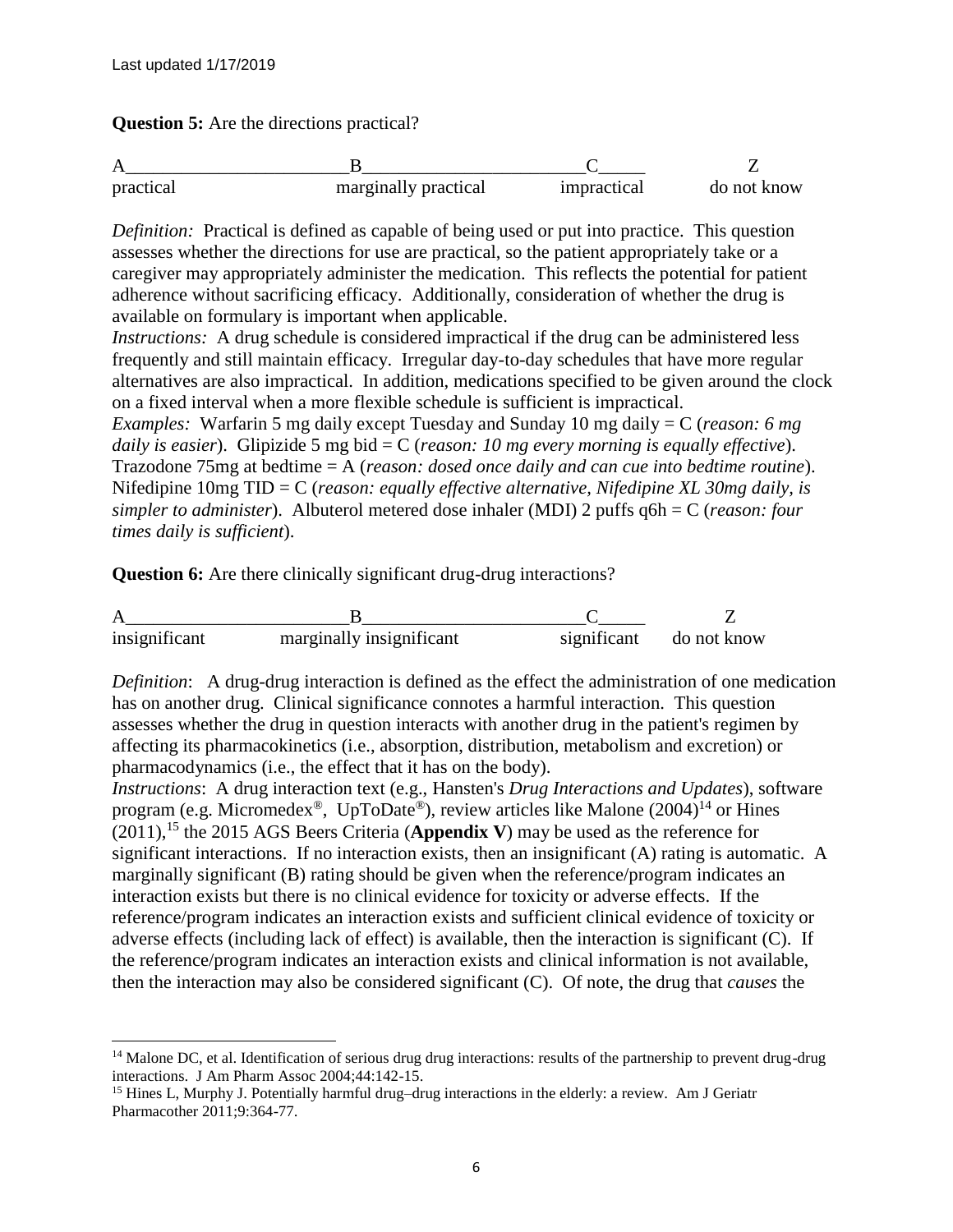change in pharmacokinetics or pharmacodynamics is the medication that merits the significant (C) rating.

*Examples:* Cimetidine added to warfarin in a patient with a prolonged PT or signs of bleeding = C (*reason: significant pharmacokinetic interaction*). A tricyclic antidepressant (TCA) or an opioid added to a benzodiazepine = C (*reason: two central nervous system (CNS) drugs can result in a patient having increased falls or confusion* [significant pharmacodynamics interaction]). In the absence of sufficient clinical information, if a patient taking digoxin and is started on verapamil without a concomitant reduction in digoxin dose  $= C$  for verapamil. NSAID (e.g., naproxen) for osteoarthritis started on a patient taking warfarin chronically for atrial fibrillation = C for NSAID (*reason: increases bleed risk*).

**Question 7:** Are there clinically significant drug-disease/condition interactions?

A\_\_\_\_\_\_\_\_\_\_\_\_\_\_\_\_\_\_\_\_\_\_\_\_B\_\_\_\_\_\_\_\_\_\_\_\_\_\_\_\_\_\_\_\_\_\_\_\_C\_\_\_\_\_ Z insignificant marginally insignificant significant do not know

*Definition:* Drug-disease interaction is defined as the effect that the drug has on a pre-existing disease or condition. Clinical significance connotes a harmful interaction. This question assesses whether the drug in question may worsen the patient's disease or condition. A previous history of an idiosyncratic allergic reaction to a drug (e.g., penicillin, sulfa drugs, etc.) is considered a pre-existing condition.

*Instructions:* Information about drug-disease interactions is listed in the precautions or contraindications sections of the above specified texts/software. If no interaction exists according to the references, then an insignificant (A) rating is automatic. If the drug is contraindicated or highly risky (e.g., "extreme caution" is recommended) for a condition, then the drug-disease is significant (C). **Appendix VI** lists drug-disease interactions to avoid based on a consensus survey of an expert panel of health care professionals. If a drug-disease combination is listed then the drug receives a score of "C;" otherwise, the drug receives an "A." If the drug requires routine caution ("warning, precaution") in the setting of a particular condition, and the patient shows clinical evidence of the disease worsening following the drug is prescribed, then the drug-disease interaction is also significant (C). If the reference indicates an interaction ("warning, precaution") exists but the patient shows no evidence of worsening disease, then the rating is marginal (B).

*Examples:* Non-aspirin, non-cyclooxygenase-2 (COX-2) NSAIDs in a patient with recent history of PUD and no proton pump inhibitor (PPI) = C. Highly-anticholinergic TCAs (i.e., doxepin, amitriptyline, imipramine) initiated in a patient with lower urinary tract symptoms  $= C$ . Dicloxacillin prescribed in a patient with previous history of penicillin rash = C (*reason: clinically significant cross-reaction between dicloxacilin and penicillin*). Codeine prescribed in a patient with a history of gastrointestinal distress = B. Lamotrigine prescribed for new-onset epilepsy in a patient with a history of falls/fractures = B (*reason: although listed in* **Appendix VI***, treatment is necessary*).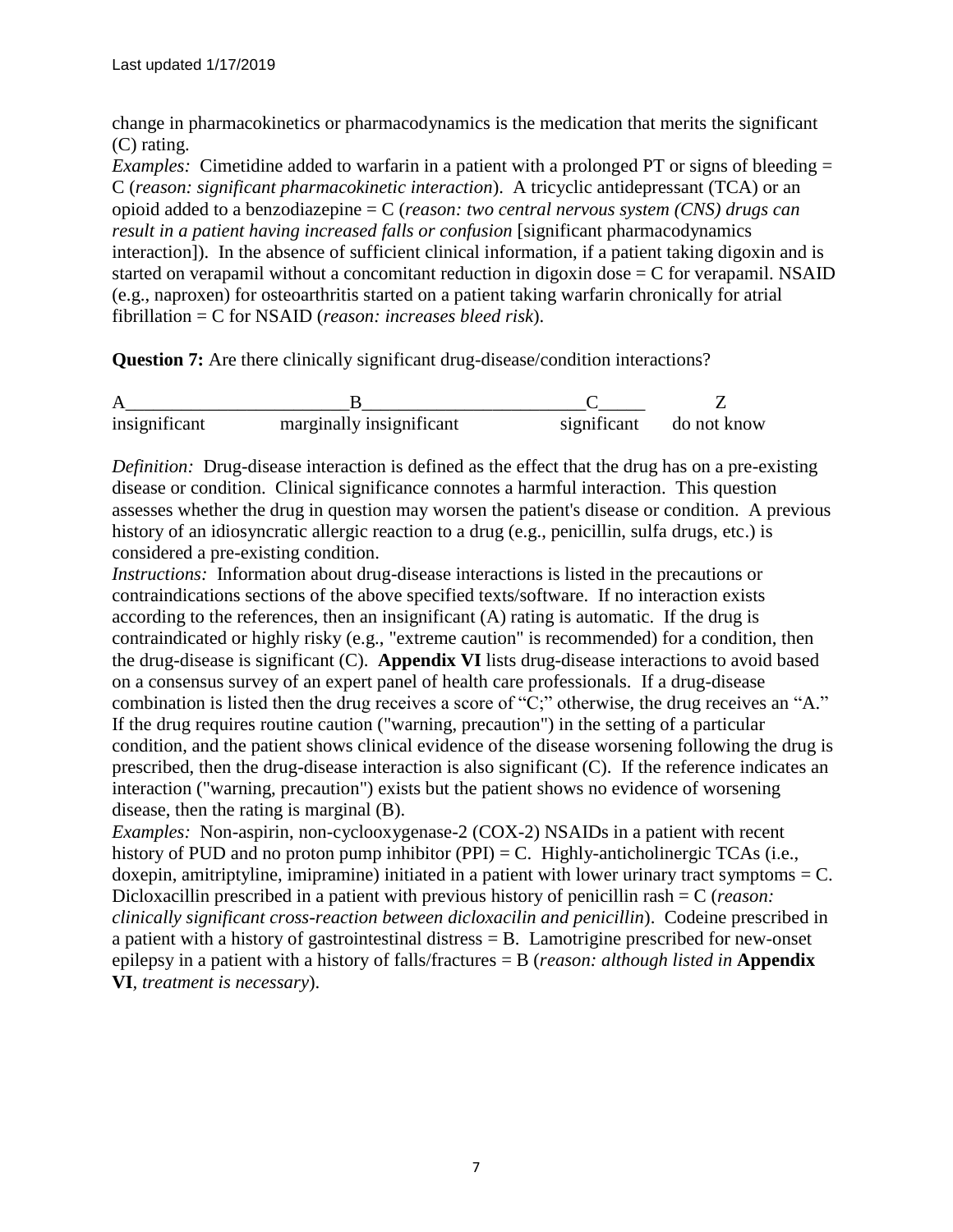**Question 8:** Is there unnecessary duplication with other drug(s)?

| necessary | marginally necessary | unnecessary do not know |  |
|-----------|----------------------|-------------------------|--|

*Definition:* Unnecessary duplication is defined as nonbeneficial or risky overlap of drug(s). Unnecessary duplication exists when two drugs from the same chemical or pharmacological class are prescribed simultaneously.

*Instructions*: The Veterans Affairs (VA) Medication Classification System is available at the VA Pharmacy Benefits Manager website<sup>16</sup> (see Appendix VII for exceptions). The evaluator should look up the generic names of all regularly-scheduled medications in the index to determine the drug class, then refer to **Appendix VII** to see if modifications must be considered. In general, unnecessary duplication occurs when 2 drugs from the same subclass of the major therapeutic classifications are simultaneously prescribed. In some instances, all subclasses (e.g., sedative/hypnotics) should be considered one class. In other cases, subclasses are broken down into discrete categories (e.g., antihypertensives). If at least 2 drugs from the same class are prescribed simultaneously and the order of prescribing is known, then the last drug added is rated "C" and the other drug is rated "B." If the order of prescribing is not known, then a "B" and "C" rating should be randomly assigned.

*Examples:* Ranitidine added to a regimen that already includes cimetidine = C for ranitidine (*reason: same pharmacologic class*). Flurazepam 15 mg at bedtime and diazepam 5 mg TID = C for one drug, B for the other (*randomly assigned*). Cimetidine and sucralfate prescribed simultaneously for peptic ulcer disease = C for one drug, B for the other (*randomly assigned*).

**Question 9:** Is the duration of therapy acceptable?



*Definition:* Duration is defined as the length of therapy. This question assesses whether the length of time that the patient has received the drug is acceptable.

*Instructions:* If the duration of therapy is outside the information source specified range, then the length is unacceptable  $(C)$ . If it is within the range, or no data exists to make a clear decision, then the length is marginally (B) or fully acceptable (A). Other sources, including the medical record, may specify newer, more acceptable durations of therapy, especially in geriatric conditions. Those sources supersede the specified texts if the reference is available. Generally for a chronic condition, a prolonged duration of therapy will be acceptable. A medication prescribed to a patient with life expectancy less than the time to therapeutic benefit for the medication should be rated as unacceptable  $(C)$ .<sup>17</sup>,<sup>18</sup> (See **Appendix VIII** for Specific Drugs) A If a drug is not indicated (Question 1), then duration is unacceptable (C).

*Examples:* Haloperidol in a patient with longstanding dementia but no psychotic features  $= C$ . Digoxin in a patient with remote history of HF but in normal sinus rhythm  $=$  B. INH prophylaxis

 $\overline{a}$ 

<sup>&</sup>lt;sup>16</sup> Available at: [http://www.pbm.va.gov/nationalformulary.asp.](http://www.pbm.va.gov/nationalformulary.asp) Accessed 10/5/2015.

 $17$  Holmes HM, et al. Integrating palliative medicine into the care of persons with advance dementia: identifying appropriate medication use. J Am Geriatr Soc 2008;56:1306-11.

<sup>18.</sup> Lavan AH, et al. STOPP-frail criteria:consensus validation.. Age Ageing 2017;46:600–607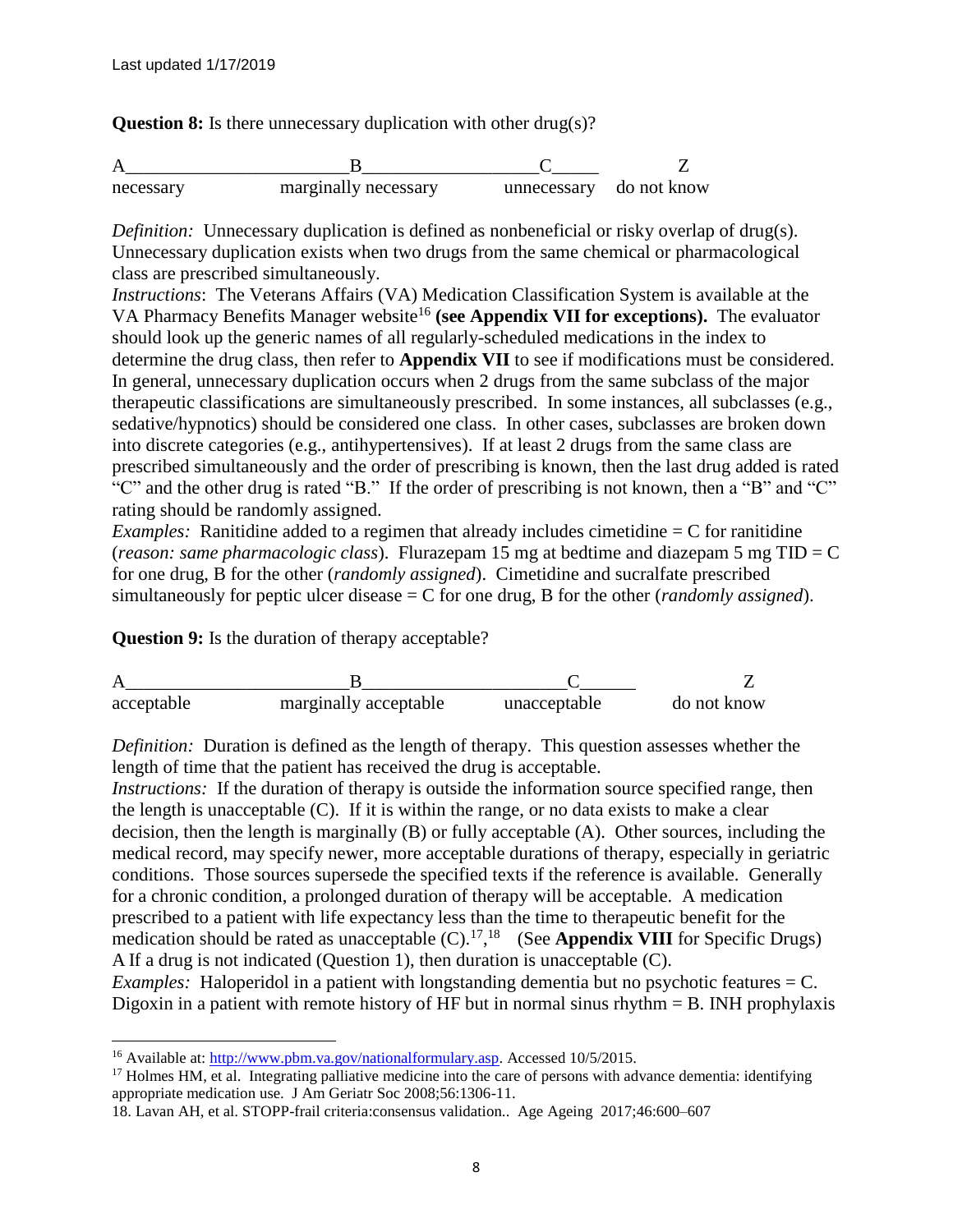$\overline{a}$ 

for 12 months in recent skin test converter  $= A$ . Ampicillin for 10 to 14 days for urinary tract infection (UTI) = A. Nitrofurantoin for 12 months in a patient with indwelling urinary catheter = C. Statin newly prescribed for LDL > 130mg/dl in patient with severe dementia who has 12 month life expectancy  $= C$  (*reason: statin time to thereapeutic benefit is 1.5 to 3 years.*<sup>18</sup>).

**Question 10:** Is this drug the least expensive alternative compared to others of equal utility?

| less expensive | equally expensive | more expensive | do not know |
|----------------|-------------------|----------------|-------------|

*Definition:* This question assesses how the cost of the drug compares to other agents of equal efficacy and safety.

*Instructions:* A drug is more expensive if it costs at least 10% more than the average cost/charge of alternatives of equal utility. Alternatives should be considered as medications within the same therapeutic class (see Question 8 for definition). To operationalize, the evaluator can use the local institutional setting prices (e.g., cost per month, per day supply, or per dose) as the standard. If site-specific cost data is not available for assessment, evaluators are encouraged to utilize the Average Wholesale Price (AWP) or the cost index in Drug Facts and Comparisons as their standard. If drug is not indicated (Question 1), then expense is automatically rated "C." *Examples:* Ciprofloxacin for an *E. coli* UTI sensitive to ampicillin = C (*reason: ciprofloxacin is more expensive than ampicillin*). Lactulose for constipation before trying psyllium = C (*reason: lactulose is more expensive than psyllium*). Morphine SR in a hospice patient = A (*reason: although may be more expensive than IR form, t is more convenient and may be preferred by patient and therefore demonstrates greater utility*).

 $18$  Holmes HM, et al. Rationalizing prescribing for older patients with multimorbidity: considering time to benefit. Drugs Aging 2013;30:655-66.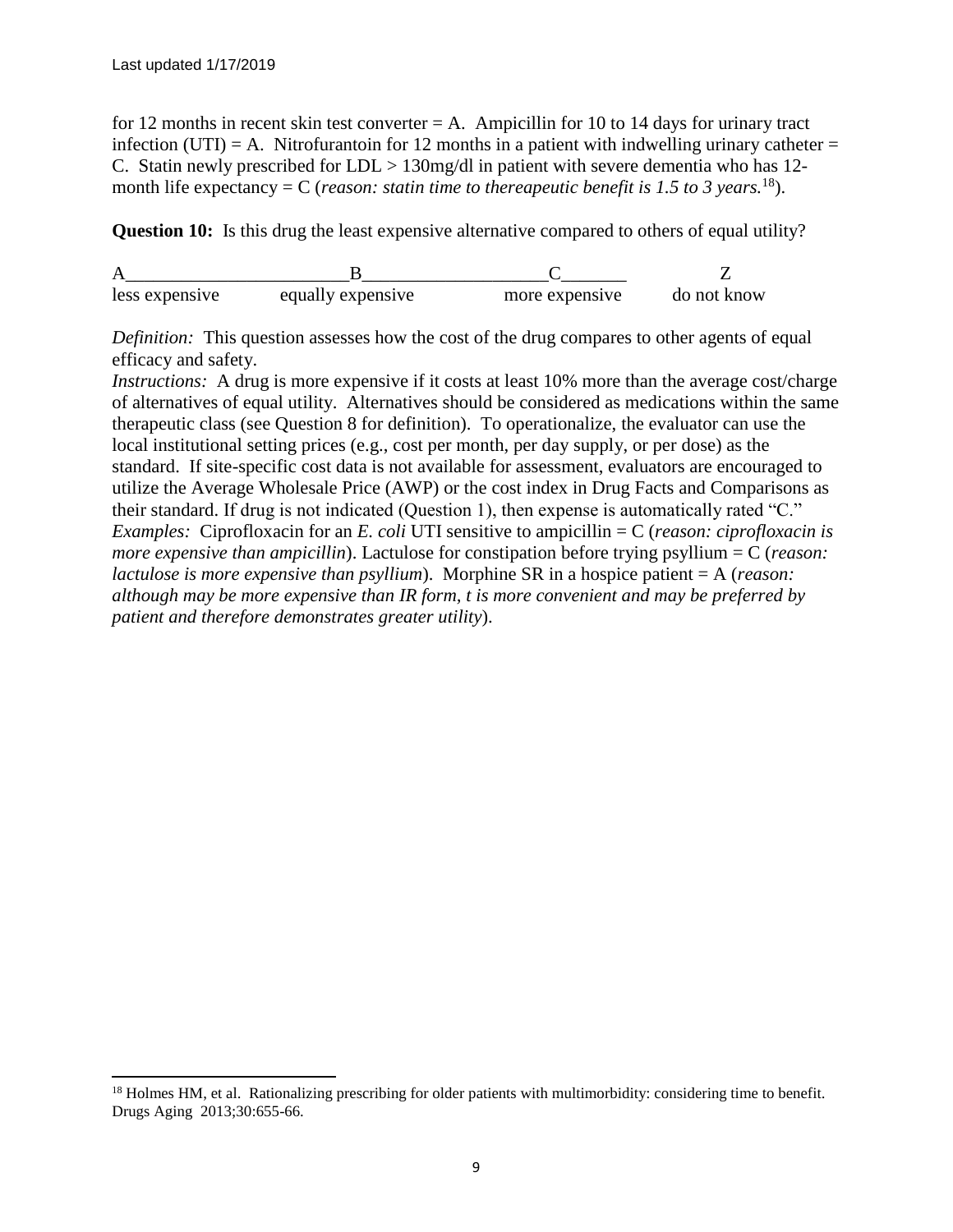| Organ system &                                        | <b>Medication</b>                                                                                                                                                                                                                                                                                                                                                                       |
|-------------------------------------------------------|-----------------------------------------------------------------------------------------------------------------------------------------------------------------------------------------------------------------------------------------------------------------------------------------------------------------------------------------------------------------------------------------|
| <b>Therapetuic Class</b>                              |                                                                                                                                                                                                                                                                                                                                                                                         |
| <b>Central Nervous System</b><br>& Psychotropic Drugs | Anticholinergics (e.g., 1 <sup>st</sup> generation antihistamines, benztropine,<br>trihexyphenidyl to treat side effects of neuroleptics)<br>Antipsychotics ( $1st$ or $2nd$ generation) as first-line therapy for<br>behavior problems associated with dementia<br>Benzodiazepine receptor agonists (i.e., benzodiazepines,<br>eszopiclone, zaleplon, zolpidem)<br><b>Barbiturates</b> |
| Cardiovascular                                        | Antithrombotics (i.e., dipyridamole ir only)<br>Antiarrhythmics (i.e., digoxin or amiodarone as 1 <sup>st</sup> line therapy<br>for<br>atrial fibrillation, disopyramide, dronaderone)<br>peripheral $\alpha_1$ blockers for treatment of hypertension<br>Digoxin as first-line therapy for heart failure<br>Nifedipine immediate release for hypertension                              |
| Endocrine                                             | Antidiabetic agents (i.e., sliding scale insulin only, long-acting<br>Sulfonylureas [chlorpropamide, glyburide, glimeperide)<br>Desiccated thyroid<br>Hormones (i.e., androgens, esrogens, growth hormone, megestrol)                                                                                                                                                                   |
| Musculoskeletal                                       | Meperidine<br>Nonsteroidal anti-inflammatory drugs (e.g., non-<br>cyclogenoxygenase-selective, indomethacin, ketorolac)<br>Skeletal muscle relaxants                                                                                                                                                                                                                                    |
| Gastrointensional &<br>Genitourinary                  | Metoclopramide unless for gastroparesis<br>Mineral oil (oral)<br>Proton pump inhibitors for $> 8$ weeks unless high-risk<br>Desmopressin for nocturia<br>Nitrofurantoin in those with creatinine clearance $<$ 30 mL/min or<br>for long-term suppression of bacteriuria                                                                                                                 |

## **Appendix I. 2015 AGS Beers Do Not Use Criteria**<sup>a</sup>

<sup>a</sup>American Geriatrics Society Updated Beers Criteria for Potentially Inappropriate Medication Use in Older Adults. Available at : [http://geriatricscareonline.org/toc/american-geriatrics-society-updated-beers-criteria-for-potentially](http://geriatricscareonline.org/toc/american-geriatrics-society-updated-beers-criteria-for-potentially-inappropriate-medication-use-in-older-adults/CL001)[inappropriate-medication-use-in-older-adults/CL001.](http://geriatricscareonline.org/toc/american-geriatrics-society-updated-beers-criteria-for-potentially-inappropriate-medication-use-in-older-adults/CL001) Accessed 10/12/2015.

#### **Appendix II. Drug Dosage Rules Outside of dosage range**

High dose + high  $lab^a/level^b/VS = C$ High dose + normal lab/level/ $VS = B$ High dose + low lab/level/ $VS = C$ 

Low dose + high  $lab^a/level^b/VS = C$ Low dose + normal lab/level/ $VS = B$ Low dose + low lab/level/ $VS = C^c$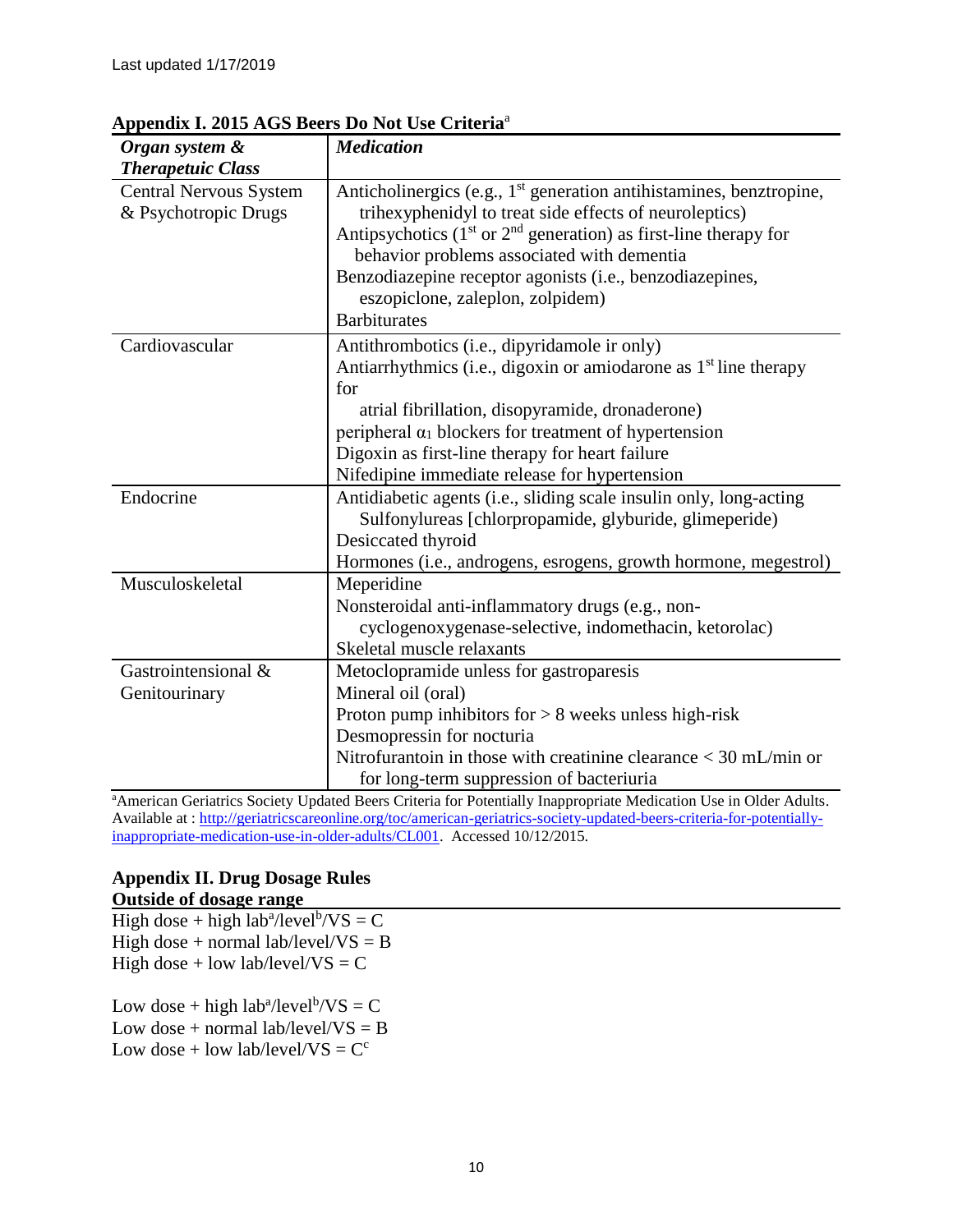### **Within dosage range**

Normal dose + high  $lab^a/level^b/VS = C$ Normal dose + normal lab/ $VS = A$ Normal dose + low lab/ $VS = C$ 

<sup>a</sup>Except warfarin or heparin unless PT-INR  $> 3.5$  or 2.5 times control PT, respectively. <sup>b</sup>Unless clinical evidence that patient needs higher levels to control a condition (i.e., digoxin and atrial fibrillation). CUnless medication being tapered to be discontinued.  $VS =$  vital signs; high VS: systolic blood pressure (BP) > 160 and/or diastolic BP > 90 or pulse > 100. In institutional settings where patients may be clinically unstable, may consider high BP as systolic BP >180 and/or diastolic BP > 110. Low VS: systolic BP < 90 or pulse < 40.

| Medication/Class                   | $eCrCl$ (mL/min) | <b>Maximum Dosing</b>               |
|------------------------------------|------------------|-------------------------------------|
|                                    | using Cockcroft- | Recommendation (mg)                 |
|                                    | Gault equation   |                                     |
| Acyclovir (for Zoster)             | 10-29            | 800 every 8 hours                   |
|                                    | $<$ 10           | 800 every 12 hours                  |
| Amantadine                         | 30-59            | 100 daily                           |
|                                    | 15-29            | 100 every 48 hours                  |
|                                    | <15              | 100 every 7 days                    |
| Amiloride                          | $<$ 30           | Avoid use                           |
| Aminoglycosides                    | <60              | Dose based on drug levels           |
| (amikacin, gentamicin, tobramycin) |                  | unless $1/kg$ dose for $<$ 5 days   |
| Apixaban                           | $<$ 25           | Avoid use                           |
| Chlorpropamide                     | $<$ 50           | Avoid use                           |
| Cimetidine                         | $<$ 50           | 400 every 12 hours                  |
| Ciprofloxacin                      | $<$ 30           | 500 every 24 hours                  |
| Colchicine                         | $<$ 30           | 0.3 daily                           |
| Colchicine                         | $<$ 10           | Avoid use                           |
| Cotrimoxazole                      | 15-29            | 1 DS tablet daily                   |
|                                    | <15              | Avoid use                           |
| Dabigatrin                         | $<$ 30           | Avoid use                           |
| Digoxin                            | <60              | Dose based on drug levels or $\leq$ |
|                                    |                  | 0.125 mg daily for heart failure    |
| Dofetilide                         | $<$ 20           | Avoid use                           |
| Duloxetine                         | $<$ 30           | Avoid use                           |
| Edoxaban                           | $15 - 50$        | 30 daily                            |
|                                    | $\langle 15^a$   | Avoid use                           |
| Enoxaparin (for prophylaxis)       | $<$ 30           | 30 daily                            |
| (for other indications)            | $<$ 30           | $1/kg$ daily                        |
| Ethambutol (for treatment)         | <10              | 15-25/kg every 48 hours             |
| Famciclovir (for Zoster)           | 40-59            | 500 twice daily                     |
|                                    | 20-39            | 500 daily                           |
|                                    | $<$ 20           | 250 daily                           |

#### A**ppendix III. Recommendations for Renally Cleared Medications in Older Patients with Chronic Kidney Disease1-5**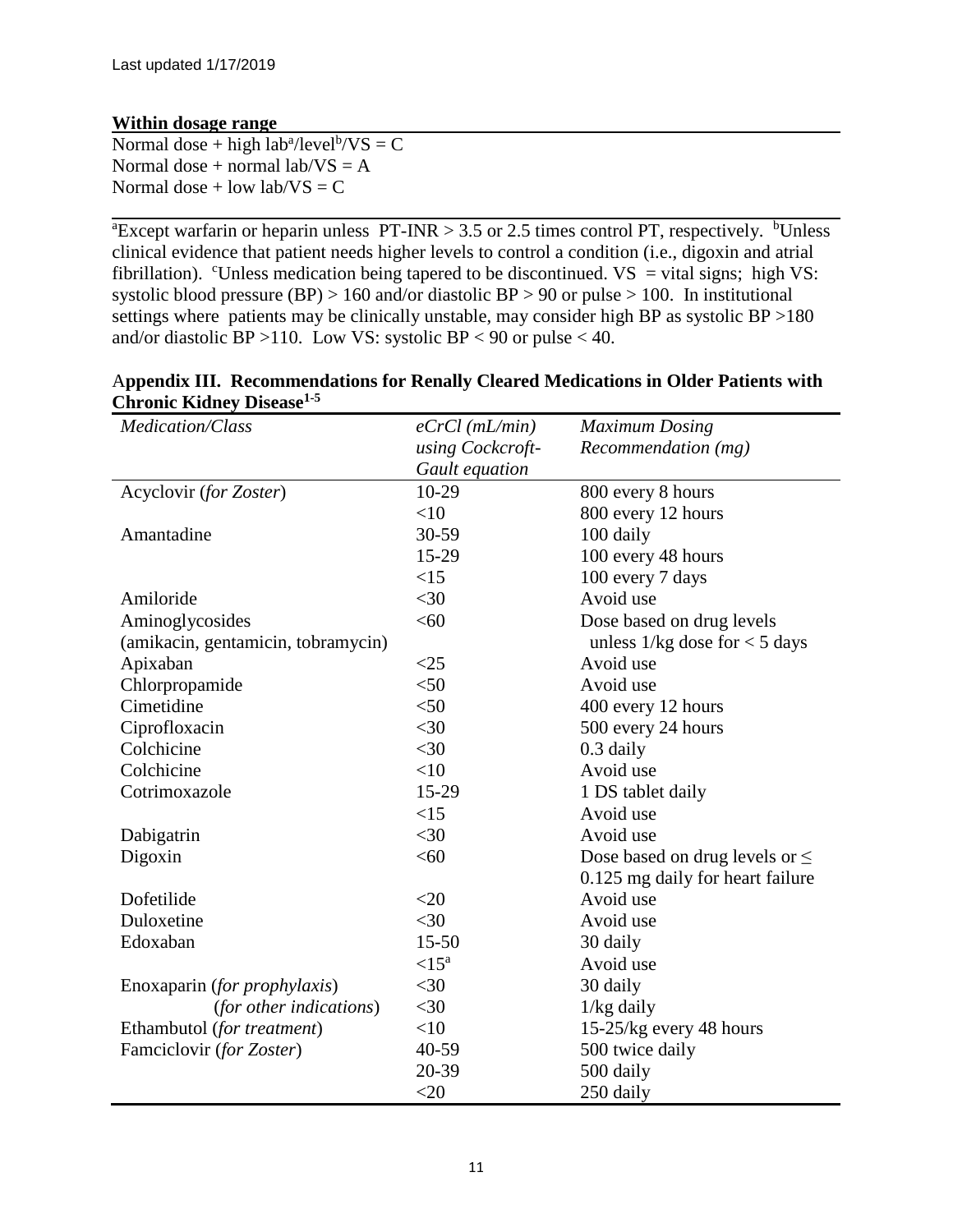| Medication/Class            | $eCrCl$ (mL/min) | <b>Maximum Dosing</b>     |
|-----------------------------|------------------|---------------------------|
|                             | using Cockcroft- | Recommendation (mg)       |
|                             | Gault equation   |                           |
| Famotidine                  | $<$ 50           | 20 daily                  |
| Fluconazole (for esophageal | $50$             | 200 daily                 |
| infection)                  |                  |                           |
| Fondaparinux                | $<$ 30           | Avoid use                 |
| Gabapentin (for pain)       | 30-59            | 600 twice daily           |
|                             | 15-29            | 300 twice daily           |
|                             | <15              | 300 daily                 |
| Glyburide                   | $<$ 50           | Avoid use                 |
| Lithium                     | <60              | Dose based on drug levels |
| Levetiracetam               | 50-80            | 500-1000 every 12 hours   |
|                             | 30-49            | 250-750 every 12 hours    |
|                             | $<$ 30           | 250-500 every 12 hours    |
| Levofloxacin (for UTI)      | $<$ 20           | 250 every 48 hours        |
| Memantine                   | $<$ 30           | 5 twice daily             |
| Metformin                   | <40              | Avoid use                 |
| Meperidine                  | $<$ 50           | Avoid use                 |
| Nizatadine                  | $20 - 50$        | 150 every other day       |
|                             | $<$ 20           | 150 every 3 days          |
| <b>NSAIDs</b>               | $<$ 30           | Avoid use                 |
| Oseltamivir (for treatment) | $10-30$          | 75 daily                  |
| <i>(for prevention)</i>     | $10 - 30$        | 75 every other day        |
| Pregabalin                  | $30 - 60$        | 300                       |
|                             | 15-29            | 150                       |
|                             | <15              | 75                        |
| Probenecid                  | $<$ 30           | Avoid use                 |
| Procainamide                | < 60             | Dose based on drug level  |
| Ranitidine                  | $<$ 50           | 150 daily                 |
| Rimantadine                 | $<$ 50           | 100 daily                 |
| Rivaroxaban                 | $30 - 50$        | 15 mg with evening meal   |
|                             | <15              | Avoid use                 |
| Spironolactone              | $<$ 30           | Avoid use                 |
| Tramadol immediate release  | $30$             | 50-100 every 12 hours     |
| Tramadol extended release   | $<$ 30           | Avoid use                 |
| Triamterene                 | $<$ 30           | Avoid use                 |
| Valacyclovir (for Zoster)   | 30-49            | 1000 every 12 hours       |
|                             | 10-29            | 1000 every 24 hours       |
|                             | <10              | 500 every 24 hours        |
| Vancomycin                  | < 60             | Dose based on drug level  |

**Abbreviations**: eCrCl = estimated creatinine clearance; UTI = urinary tract infection; NSAID = nonsteroidal antiinflammatory drug.  $^{a}$ Use is not recommended for anticoagulation for non-valvular atrial fibrillation if  $eCrCl > 95$ mL/min.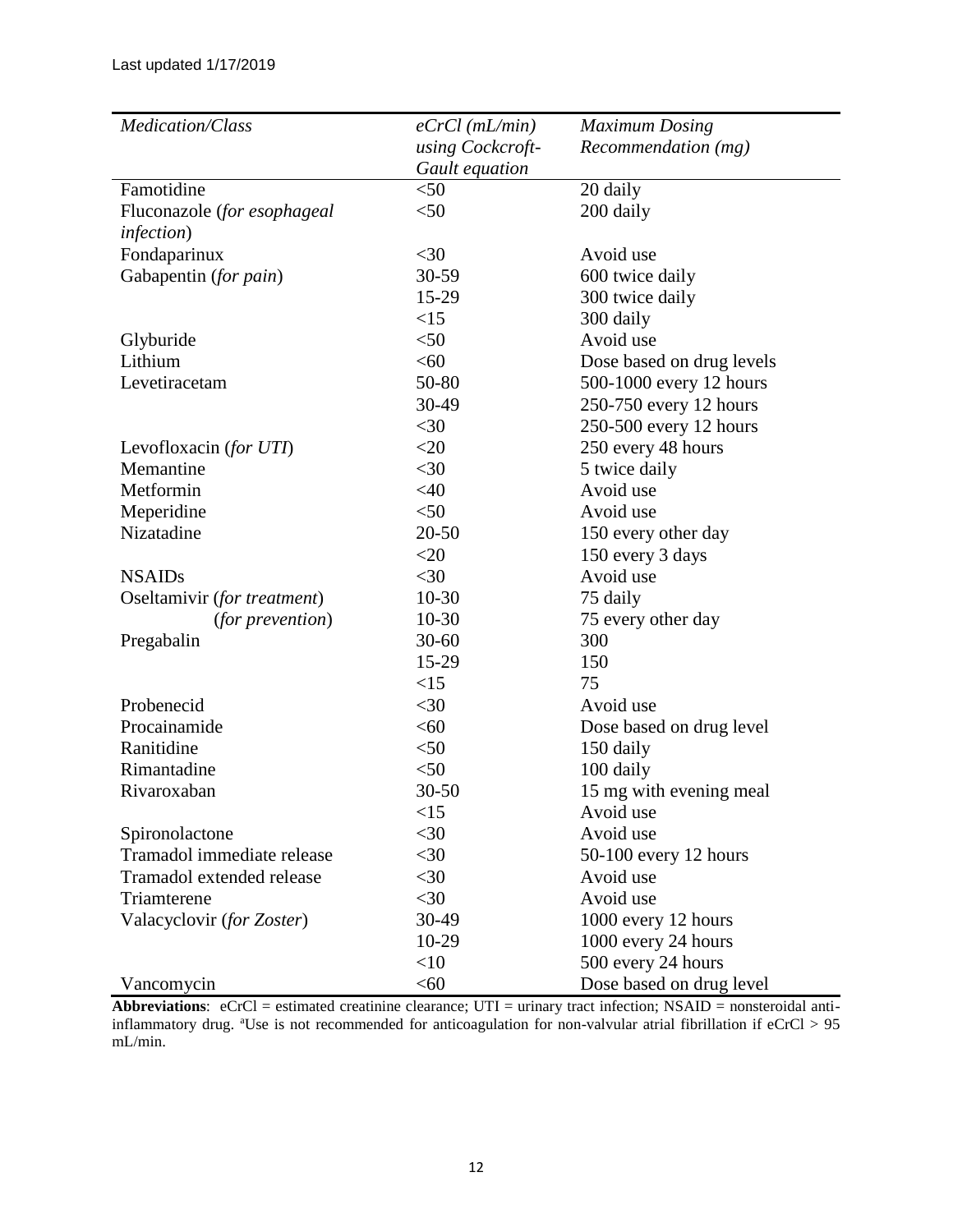#### *References*:

<sup>1</sup> Hanlon JT, et al. Consensus guidelines for oral dosing of primarily renally cleared medications in older adults. J Am Geriatr Soc 2009;57:335–340.

<sup>2</sup> American Geriatrics Society Updated Beers Criteria for Potentially Inappropriate Medication Use in Older Adults. Available at : http://geriatricscareonline.org/toc/american-geriatrics-society-updated-beers-criteria-for-potentiallyinappropriate-medication-use-in-older-adults/CL001. Accessed 10/12/2015.

<sup>3</sup> Department of Veterans Affairs and Department of Defense. Clinical Practice Guideline for the Management of Chronic Kidney Disease (CKD) in Primary Care. 2014. Available at

[http://www.healthquality.va.gov/Chronic\\_Kidney\\_Disease\\_Clinical\\_Practice\\_Guideline.asp.](http://www.healthquality.va.gov/Chronic_Kidney_Disease_Clinical_Practice_Guideline.asp) Accessed October 12, 2015.

<sup>4</sup> Desrochers JF, et al. Development and validation of the PAIR (Pharmacotherapy Assessment in Chronic Renal Disease) criteria to assess medication safety and use issues in patients with CKD. Am J Kid Dis 2011; [58: 5](http://www.ajkd.org/issues?issue_key=S0272-6386(11)X0010-0)27-35 <sup>5</sup> Samama MM. [Use of low-molecular-weight heparins and new anticoagulants in elderly patients with renal](http://adisonline.com/aging/Abstract/2011/28030/Use_of_Low_Molecular_Weight_Heparins_and_New.2.aspx)  [impairment.](http://adisonline.com/aging/Abstract/2011/28030/Use_of_Low_Molecular_Weight_Heparins_and_New.2.aspx) Drugs Aging 2011; 28:177-93.

#### **Appendix IV. Medications with specific food, liquid, schedule, and time of day requirements\*†**

| Generic Name         | <b>Brand Name</b>        |
|----------------------|--------------------------|
| Ampicillin           |                          |
| Azithromycin         | Zithromax <sup>®</sup>   |
| Bisphosphonates      |                          |
| Captopril            | $Capoten^{\circledR}$    |
| Ceftibuten           | $Cedax^@$                |
| Deferasirox          | Exjade®                  |
| Demeclocycline       | Declomycin <sup>®</sup>  |
| Dicloxacillin        |                          |
| Didanosine (ddI)     | $Video^{\circledR}$      |
| Diltiazem            | $Dilacor^{\circledR}$ XR |
| Dipyridamole         |                          |
| Eltrombopag          | Promacta <sup>®</sup>    |
| Erythromycin         |                          |
| Eszopiclone          | Lunesta <sup>®</sup>     |
| Etidronate disodium  | Didronel <sup>®</sup>    |
| Indinavir            | $Crixivan^{\circledR}$   |
| Isosorbide dinitrate | Isordi $l^{\circledR}$   |
| Lapatinib            | Tykerb                   |
| Levothyroxine        | Levoxyl®/Synthroid®      |
| Liothyronine         | $Cytomel^®$              |
| Loratadine           | Claritin <sup>®</sup>    |
| Metoclopramide       | Reglan <sup>®</sup>      |
| Moexipril HCl        | Univasc <sup>®</sup>     |
| Nifedipine           | Adalat <sup>®</sup> CC   |
| Oxymorphone          | Opana <sup>®</sup>       |
| Pazopanib            | Votrient®                |
| Penicillin VK        |                          |
| Quinolones           |                          |
| Quinapril            | $Accupril^{\circledR}$   |

#### **Medications That Should Be Taken On An Empty Stomach**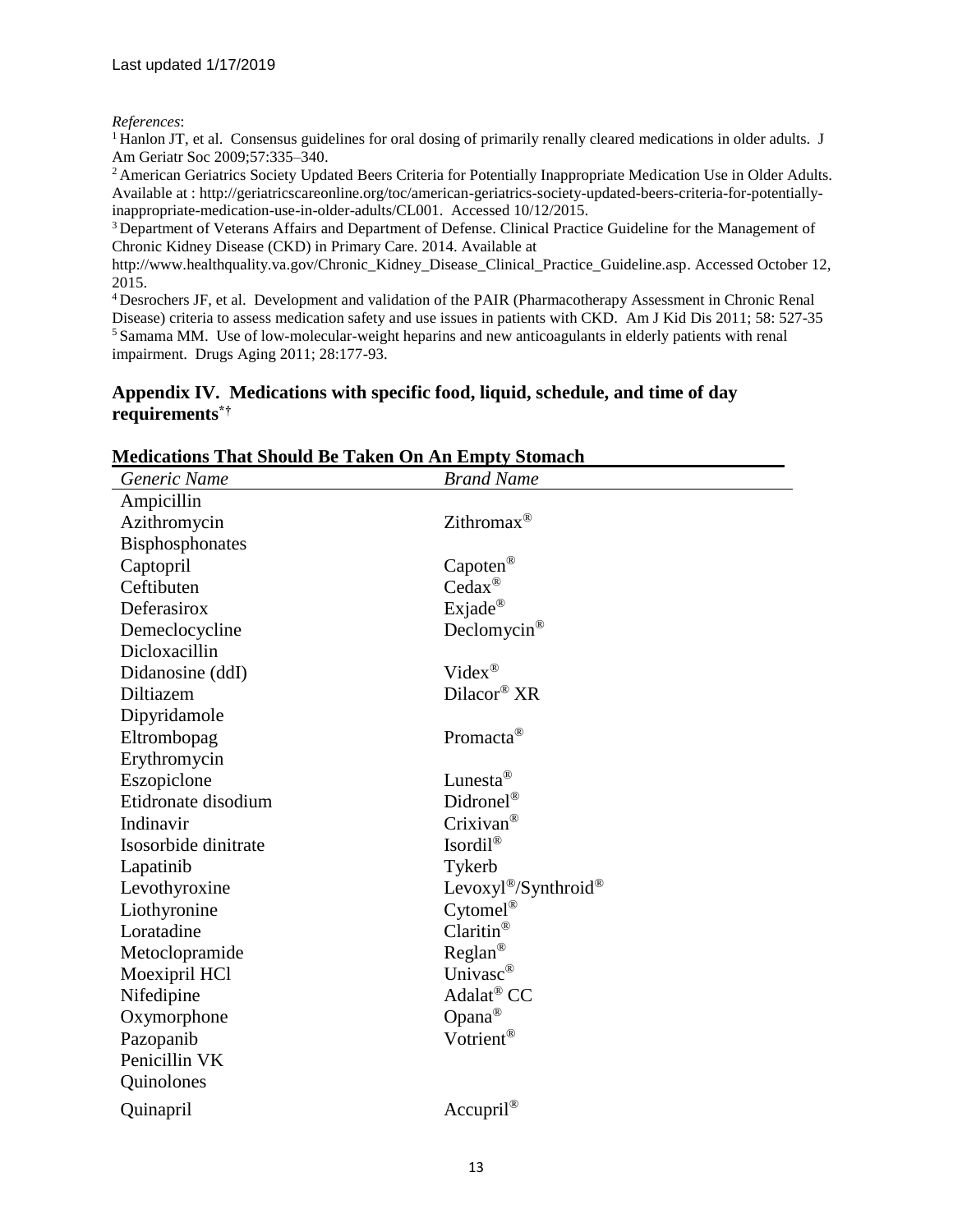| Generic Name | <b>Brand Name</b>       |
|--------------|-------------------------|
| Ramelteon    | Rozerem <sup>®</sup>    |
| Rifampin     | Rifadin <sup>®</sup>    |
| Sorafenib    | $N$ exavar <sup>®</sup> |
| Sucralfate   | $Carafate^{\circledR}$  |
| Nilotinib    | Tasigna <sup>®</sup>    |
| Temozolamide | Temodar <sup>®</sup>    |
| Tetracycline | Sumycin <sup>®</sup>    |
| Trospium     | Sanctura <sup>®</sup>   |
| Zafirlukast  | $Accolate^{\circledR}$  |
| Zaleplon     | Sonata <sup>®</sup>     |
| Zolpidem     | Ambien <sup>®</sup>     |

## **Medications That Should Be Taken With Water/Fluid**

| Generic Name or Drug Class   | <b>Brand Name</b>                           |
|------------------------------|---------------------------------------------|
| Alendronate                  | Fosamax <sup>®</sup> , Binosto <sup>®</sup> |
| Aminophylline                |                                             |
| Chloral Hydrate              |                                             |
| Colestipol                   | Colestid®                                   |
| Deferasirox                  | $Exjade^{\circledR}$                        |
| Everolimus                   | Afinitor® Zortress®                         |
| Fesoterodine                 | Toviaz <sup>®</sup>                         |
| Ibandronate                  | Boniva <sup>®</sup>                         |
| Indinavir                    | Crixivan <sup>®</sup>                       |
| Lenalidomide                 | $Revlimid^@$                                |
| Lubiprostone                 | Amitiza <sup>®</sup>                        |
| Nilotinib                    | Tasigna <sup>®</sup>                        |
| Paliperidone                 | Invega <sup>®</sup>                         |
| Potassium Chloride           | $K-Dur^{\circledR}$                         |
| Psyllium                     | Metamucil <sup>®</sup>                      |
| Quinolones                   | $Cipro^{\circledR}$ , Noroxin <sup>®</sup>  |
| Risedronate                  | $\text{Actonel}^{\circledR}$                |
| Sapropterin                  | $Kuvan^{\circledR}$                         |
| Sildosin                     | Rapaflo <sup>®</sup>                        |
| Sodium Citrate & Citric Acid | Oracit <sup>®</sup> , Shohl's Solution      |
| Sorafenib                    | Nexavar <sup>®</sup>                        |
| Tapentadol                   | Nucynta <sup>®</sup>                        |
| Tiludronate                  | Skelid®                                     |
| Varenicline                  | Chantix <sup>®</sup>                        |
| Vigabatrin                   | Sabril®                                     |
| Vorinostat                   | Zolinza <sup>®</sup>                        |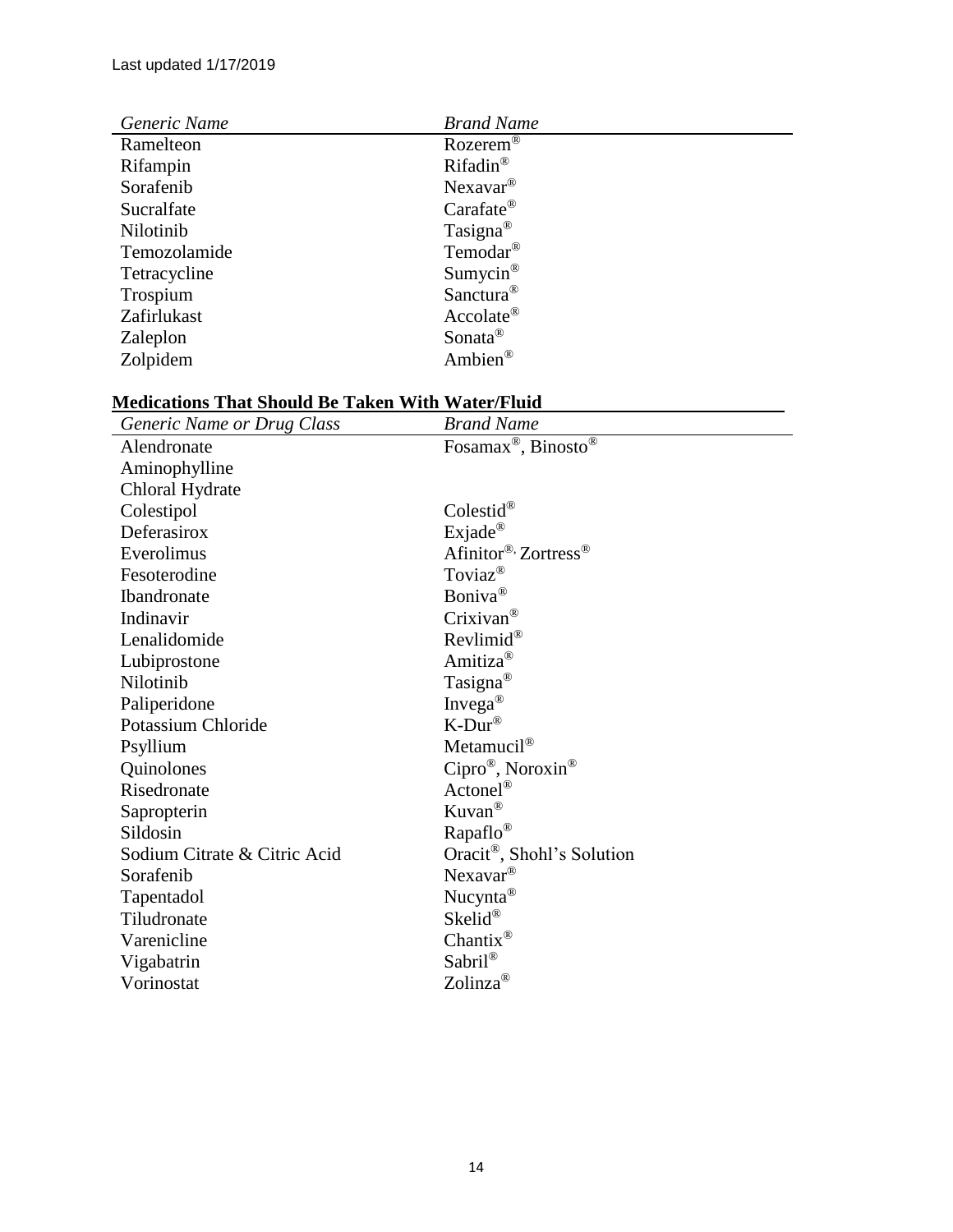## **Medications That Should Be Taken With Food**

| Generic Name or Drug Class           | <b>Brand Name</b>                                   |
|--------------------------------------|-----------------------------------------------------|
| Alfuzosin                            | Uroxatral®                                          |
| Amiloride                            | Midamor®                                            |
| Amoxicillin/Clavulanate              | Augmentin <sup>®</sup>                              |
| Artemether/Lumefantrine              | Coartem®                                            |
| Atazanavir                           | $Reyataz^{\circledR}$                               |
| Atovaquone                           | $Mepron^{\circledR}$                                |
| Bromocriptine                        | Parlodel <sup>®</sup> , Cycloset <sup>®</sup>       |
| Butalbital/codeine                   | Fiorinal <sup>®</sup> with codeine                  |
| Calcium Acetate                      | Phos $Lo^{\circledR}$                               |
| <b>Calcium Supplements</b>           | $Os-Cal^{\circledR}$                                |
| Carbamazepine                        | Tegretol®                                           |
| Carvedilol CR                        | $\mathrm{Coreg}^\circledR$                          |
| Cefditoren                           | Spectracef®                                         |
| Cefpodoxime                          | Vantin <sup>®</sup>                                 |
| Cefuroxime (suspension)              | Ceftin®                                             |
| Celecoxib (doses $> 400$ mg/day)     | Celebrex <sup>®</sup>                               |
| Clarithromycin XL                    | Biaxin® XL                                          |
| Clofibrate                           | Atromid S                                           |
| Colesevelam                          | WelChol®                                            |
| Darunavir                            | Prezista <sup>®</sup>                               |
| Dronedarone                          | Multaq <sup>®</sup>                                 |
| Fenofibrate                          | TriCor®                                             |
| Fluvastatin                          | Lescol®                                             |
| Galantamine ER                       | Razadyne <sup>®</sup> ER                            |
| Griseofulvin                         | Grifulvin $V^{\circledast}$ , Gris-PEG <sup>®</sup> |
| Itraconazole                         | $Sporanos$ <sup>®</sup>                             |
| Lanthanum carbonate                  | Fosrenol®                                           |
| Levodopa/Carbidopa                   | $Sinemet^®$                                         |
| Lithium CR                           | Lithobid®                                           |
| Lopinovir/Ritonavir                  | Kaletra <sup>®</sup>                                |
| Lovastatin                           | Mevacor <sup>®</sup>                                |
| Lubiprostone                         | Amitiza <sup>®</sup>                                |
| Lurasidone                           | Latuda <sup>®</sup>                                 |
| Meloxicam                            | $Mobic^{\circledR}$                                 |
| Metformin                            | Glucophage <sup>®</sup>                             |
| Methylprednisolone                   | Medrol®                                             |
| Metoprolol                           | Lopressor®                                          |
| Mexilitine                           |                                                     |
| Misoprostol                          | $Cytotec^{\circledR}$                               |
| Niacin SR                            | Niaspan®                                            |
| Nitrofurantoin                       | Macrobid®, Macrodantin®                             |
| Nonsteroidal Anti-Inflammatory Drugs |                                                     |
| Olsalazine                           | Dipentum®                                           |
| Oxaprozin                            | Daypro <sup>®</sup>                                 |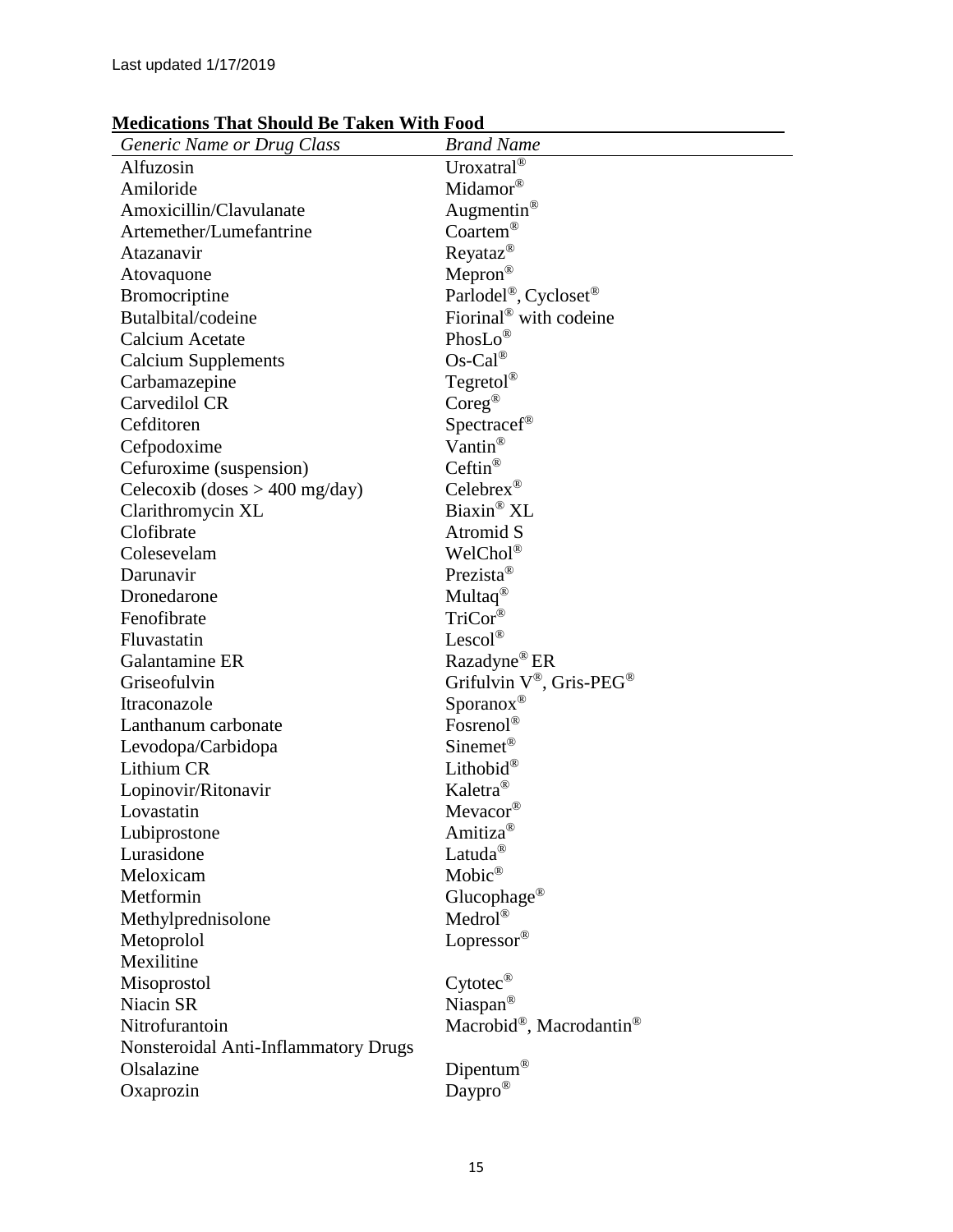| Generic Name or Drug Class | <b>Brand Name</b>                           |
|----------------------------|---------------------------------------------|
| Pentoxifylline             |                                             |
| Phenazopyridine            | Pyridium <sup>®</sup>                       |
| Posaconazole               | <b>Noxafil</b>                              |
| Potassium Chloride         | $Klor$ -Con <sup>®</sup>                    |
| Prednisone                 |                                             |
| Prochlorperazine           | Compazine®                                  |
| Propafenone                | $Rython^@$                                  |
| Ritonavir                  | Norvir®                                     |
| Rivastigmine               | $Exelon^{\circledR}$                        |
| Rufinamide                 | Banzel <sup>®</sup>                         |
| Sapropterin                | $Kuvan^{\circledR}$                         |
| Sevelamer                  | Renvela <sup>®</sup> , Renagel <sup>®</sup> |
| Sildosin                   | Rapaflo <sup>®</sup>                        |
| Spironolactone             | Aldactone <sup>®</sup>                      |
| Tenofovir                  | Viread <sup>®</sup>                         |
| Tiagabine                  | Gabitril®                                   |
| Ticlopidine                |                                             |
| Trazodone                  |                                             |
| Valganciclovir             | Valcyte <sup>®</sup>                        |
| Varenicline                | Chantix <sup>®</sup>                        |
| Venlafaxine                |                                             |
| Verapamil SR               | $Calan^{\circledR} SR$                      |
| Vorinostat                 | Zolinza <sup>®</sup>                        |
| Ziprasidone                | Geodon <sup>®</sup>                         |
|                            |                                             |

# **Medications That Should Not Be Taken With Grapefruit Juice**

| Generic Name or Drug Class | <b>Brand Name</b>                                                    |
|----------------------------|----------------------------------------------------------------------|
| *Amiodarone                | Cordarone®, Pacerone®                                                |
| *Apixaban                  | Eliquis <sup>®</sup>                                                 |
| *Atorvastatin              | Lipitor®                                                             |
| *Buspirone                 |                                                                      |
| Carbamazepine              | Carbatrol <sup>®</sup> , Tegretol <sup>®</sup>                       |
| <i>Cilostazol</i>          | $Pletal^®$                                                           |
| <i>Clopidogrel</i>         | $Plavix^@$                                                           |
| <i>*Crizotinib</i>         | Xalkori <sup>®</sup>                                                 |
| <i>*Cyclosporine</i>       | Gengraf <sup>®</sup> , Neoral <sup>®</sup> , Sandimmune <sup>®</sup> |
| <i>*Dasatinib</i>          | $Sprycel^®$                                                          |
| *Dextromethorphan          |                                                                      |
| *Dronedarone               | Multaq <sup>®</sup>                                                  |
| <i>*Eplerenone</i>         | Inspra <sup>®</sup>                                                  |
| <i>*Ergotamine</i>         |                                                                      |
| *Erlotinib                 | Tarceva <sup>®</sup>                                                 |
| <i>*Erythromycin</i>       |                                                                      |
| <i>*Everolimus</i>         | Afinitor <sup>®</sup>                                                |
| <i>Lapatinib:</i>          | $T$ ykerb®                                                           |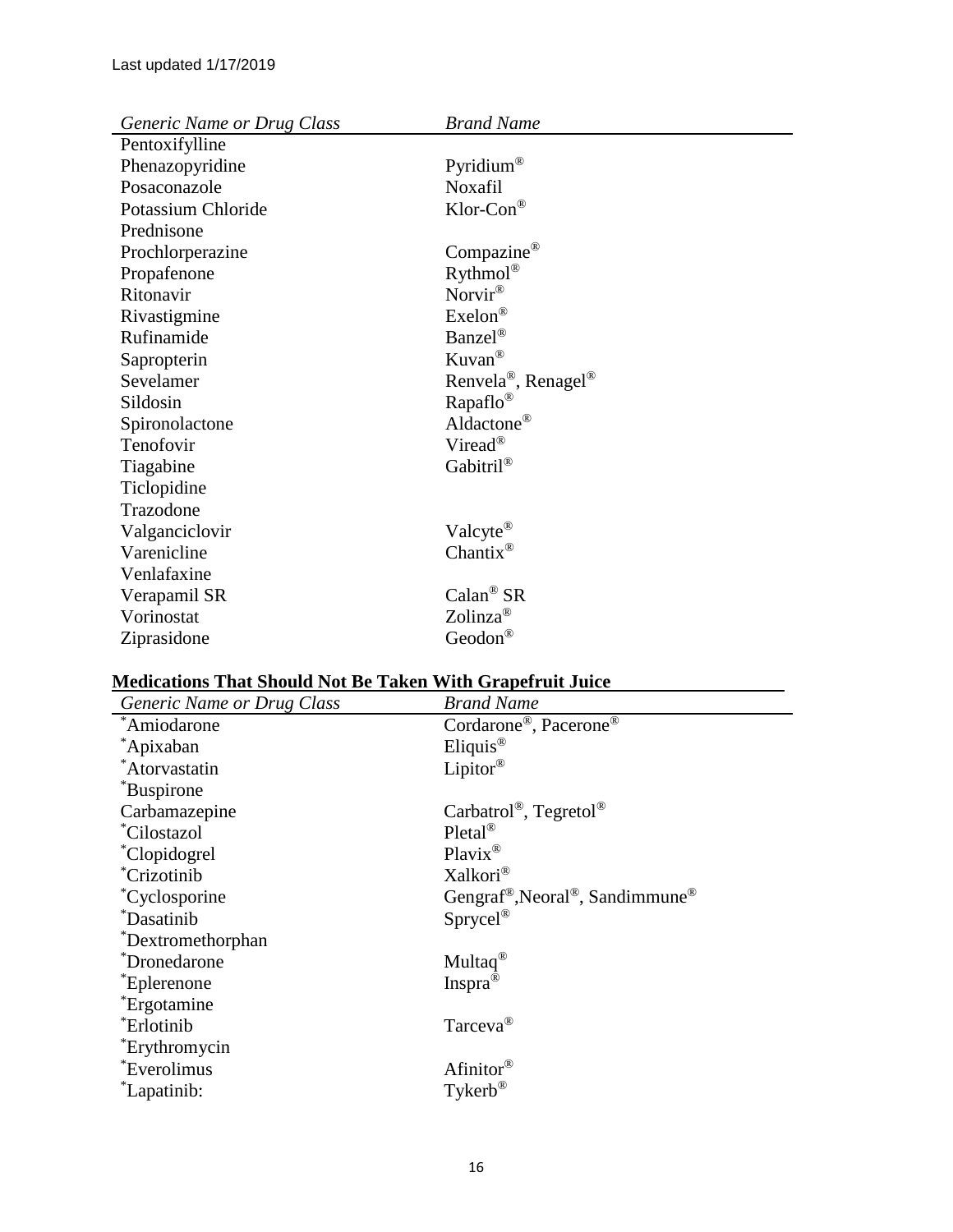| Generic Name or Drug Class | <b>Brand Name</b>                                |
|----------------------------|--------------------------------------------------|
| <i>*Lovastatin</i>         | Mevacor®                                         |
| *Maraviroc                 | Selzentry <sup>®</sup>                           |
| Nifedipine                 |                                                  |
| *Nilotinib                 | Tasigna <sup>®</sup>                             |
| Nimodipine                 | Nymalize®                                        |
| Nisoldipine                | $Sular^{\circledR}$                              |
| *Oxycodone                 | Oxycontin <sup>®</sup> , Roxicodone <sup>®</sup> |
| <i>*Pazopanib</i>          | Votrient <sup>®</sup>                            |
| <i>*Primaquine</i>         |                                                  |
| *Quetiapine                | Seroquel <sup>®</sup>                            |
| $^*$ Quinine               |                                                  |
| Ranolazine                 | Ranexa <sup>®</sup>                              |
| Sildenafil                 | Viagra <sup>®</sup>                              |
| *Simvastatin               | $Zocor^{\circledR}$                              |
| *Sirolimus                 | Rapamune <sup>®</sup>                            |
| *Sunitinib                 | Sutent <sup>®</sup>                              |
| <i>*Tacrolimus</i>         | Prograf <sup>®</sup>                             |
| Tadalafil                  | $Cialis^{\circledR}$                             |
| <i>r</i> icagrelor         | Brilinta <sup>®</sup>                            |
| Vardenafil                 | Levitra <sup>®</sup>                             |
| *Verapamil                 | $Calan^{\circledR}$                              |
| <i>*Ziprasidone</i>        | Geodon®                                          |

# **Medications That Should Be Taken On A Specific Schedule**

| <b>Medication Name</b>               | <b>Schedule</b>                                            |
|--------------------------------------|------------------------------------------------------------|
| Alfuzosin (Uroxatral <sup>®</sup> )  | Immediately following a meal                               |
| Artemether/Lumefantrine              | 4 tablets at hr 0 and hr 8 on day 1, then 4 tablets twice  |
| $(Coartem^{\circledR})$              | daily on day 2 and day 3                                   |
| Atazanavir (Reyataz <sup>®</sup> )   | 2 hr before or 1 hr after Videx cheweable tablets          |
| Acarbose (Precose®)                  | With the first bite of food at each main meal              |
| Capecitabine (Xeloda <sup>®</sup> )  | Within 30 minutes after a meal                             |
| Cefpodoxime (Vantin <sup>®</sup> )   | Every 12 hrs                                               |
| Cilostazol                           | $\frac{1}{2}$ hr before or 2 hr after breakfast and dinner |
| Disopyramide                         | Every 6 hrs                                                |
| Disopyramide SR                      | Every 8-12 hrs                                             |
| Entecavir (Baraclude®)               | At least 2 hrs before or 2 hrs after a meal                |
| Esomeprazole (Nexium®)               | At least 1 hr before meals                                 |
| Etravirine (Intelence <sup>®</sup> ) | After meals                                                |
| Exenatide (Byetta <sup>®</sup> )     | Within 60 min of morning and evening meals                 |
| Famciclovir (Famvir <sup>®</sup> )   | Every 8 hrs                                                |
| Gabapentin (Neurontin <sup>®</sup> ) | Three times daily ( <i>doses should not be</i> $> 12$ hrs  |
|                                      | <i>apart</i> )                                             |
| Gemfibrozil (Lopid®)                 | $\frac{1}{2}$ hr before meals                              |
| Heparin (subcutaneous)               | Every 8-12 hrs                                             |
| Indecainide                          | Every 12 hrs                                               |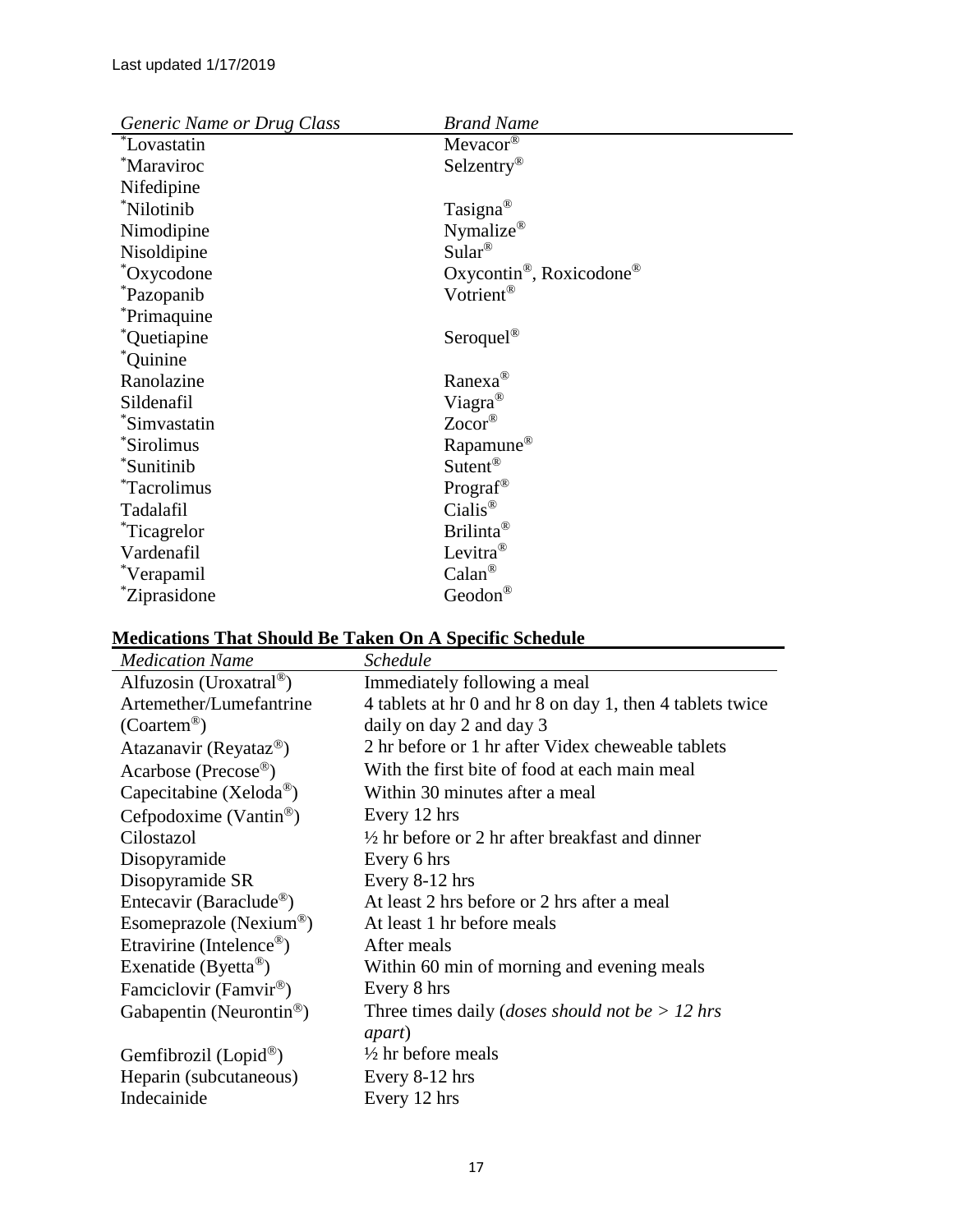| <b>Medication Name</b>                     | <b>Schedule</b>                                                |
|--------------------------------------------|----------------------------------------------------------------|
| Insulin                                    | $\frac{1}{2}$ hr before meals and at bedtime                   |
| Isosorbide mononitrate                     | Twice daily (7 hrs apart)                                      |
| Lansoprazole (Prevacid <sup>®</sup> )      | Before meals                                                   |
| Levofloxacin (Levaquin <sup>®</sup> )      | 1 hr before or 2 hrs after eating                              |
| oral solution                              |                                                                |
| Methscopolamine (Pamine®)                  | $\frac{1}{2}$ hr before meals and at bedtime                   |
| Methylphenidate (Ritalin®)                 | 30-45 min before meals                                         |
| Metoclopramide ( $Reglan^{\circledcirc}$ ) | 30 minutes after meals and at bedtime                          |
| Metronidazole ER (Flagyl®)                 | 1 hr before or 2 hrs after meals                               |
| Miglitol (Glyset <sup>®</sup> )            | With the first bite of food at each main meal                  |
| Moricizine                                 | Every 8 hrs ( <i>occasionally every 12 hrs</i> )               |
| Nateglinide (Starlix <sup>®</sup> )        | 1-30 min before meals                                          |
| Nitrates (Isordi $\mathbb{R}^8$ , NTP)     | Specify nitrate free-interval                                  |
| Nitroglycerin Patch                        | Specify nitrate free-interval                                  |
| Norfloxacin (Noroxin <sup>®</sup> )        | 1 hr before or $\geq$ 2 hrs after a meal and dairy products    |
| Omeprazole (Prilosec <sup>®</sup> )        | $\frac{1}{2}$ hr before meals                                  |
| Pramlintide $(Symlin^{\circledR})$         | Immediately prior to major meals $(>=250$ kcal or $>$          |
|                                            | $30g$ carbs)                                                   |
| Procainamide                               | Every 4-6 hrs                                                  |
| Procainamide SR                            | Every 6-8 hrs                                                  |
| Promethazine                               | Before meals and/or prior to bedtime                           |
| Propafenone                                | Every 8 hrs                                                    |
| Propranolol (Inderal <sup>®</sup> )        | Before meals and at bedtime                                    |
| Quinidine gluconate                        | Every 8-12 hrs                                                 |
| Quinidine sulfate                          | Every 6 hrs                                                    |
| Quinidine sulfate SR                       | Every 8-12 hrs                                                 |
| (Quinidex <sup>®</sup> )                   |                                                                |
| Ramelteon (Rozerem®)                       | Within 30 min of bedtime (avoid taking with high-fat<br>meals) |
| Repaglinide (Prandin <sup>®</sup> )        | 15-30 min before the start of a meal                           |
| Salmeterol (Serevent <sup>®</sup> )        | Every 12 hrs                                                   |
| Saquinavir (Invirase <sup>®</sup> )        | Three times daily within 2 hrs of full meals                   |
| Selegiline                                 | With breakfast and lunch                                       |
| Stavudine (Zerit <sup>®</sup> )            | Every 12 hrs                                                   |
| Sucralfate                                 | After meals and at bedtime                                     |
| Tamsulosin (Flomax <sup>®</sup> )          | $\frac{1}{2}$ hour before meal                                 |
| Tacrolimus (Prograf <sup>®</sup> )         | Every 12 hrs                                                   |
| Theophylline                               | Every 6 hrs                                                    |
| Theophylline SR                            | Every 8-12 hrs                                                 |
| Tiludronate (Skelid <sup>®</sup> )         | 2 hrs before or 2 hrs after meals                              |
| Voriconazole (Vfend®)                      | Every 12 hrs and 1 hr before or after meal                     |
| Zilueton CR (Zyflo CR <sup>®</sup> )       | Within 1 hr after morning or evening meals                     |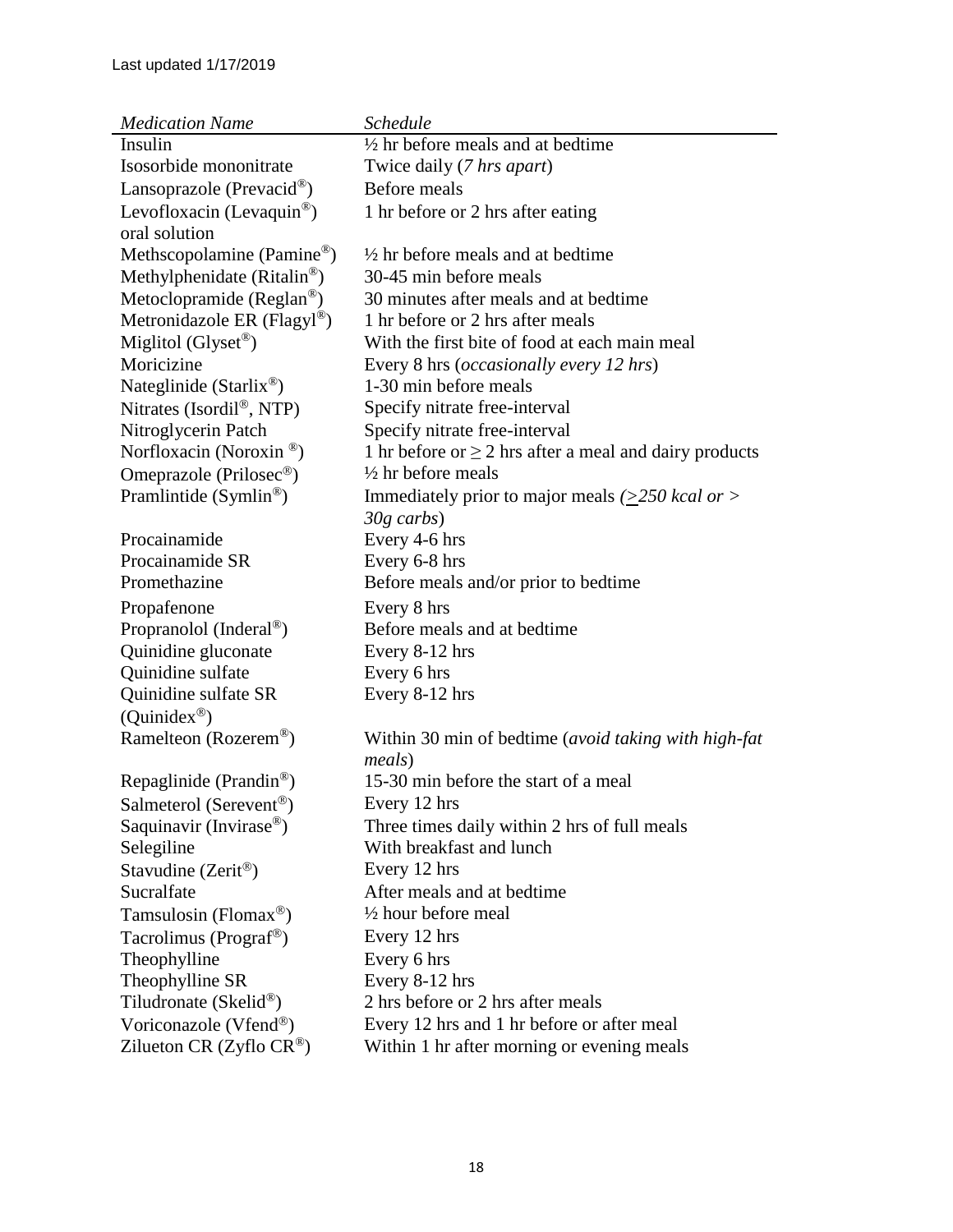| <b>Medication Name/Class</b>                   | Time of day                                     |
|------------------------------------------------|-------------------------------------------------|
| Antidepressants (except SSRIs, bupropion)      | <b>Bedtime</b>                                  |
| Chloral Hydrate                                | <b>Bedtime</b>                                  |
| Cimetidine                                     | Bedtime (if twice daily, give $2^{nd}$ dose in  |
|                                                | the morning)                                    |
| Clomipramine                                   | <b>Bedtime</b>                                  |
| Corticosteroids (oral)                         | Morning (between 6-10 AM)                       |
| <b>Diuretics</b>                               | Morning (if twice daily, give $2^{nd}$ dose     |
|                                                | before 4 pm)                                    |
| Donepezil (Aricept <sup>®</sup> )              | Bedtime                                         |
| Doxazosin XL (Cardura $\rm{XL}$ <sup>®</sup> ) | Morning                                         |
| Flurazepam                                     | <b>Bedtime</b>                                  |
| Fluvastatin IR, lovastatin IR, simvastatin     | Evening                                         |
| Lisdexamfetamine (Vyvanse®)                    | Morning                                         |
| Mirtazapine (Remeron®)                         | <b>Bedtime</b>                                  |
| Niacin/Lovastatin, ER (Advicor®)               | Bedtime                                         |
| Oral Hypoglycemics bid                         | Before breakfast (if twice daily, give $2^{nd}$ |
|                                                | dose before evening meal)                       |
| Paliperidone (Invega®)                         | Morning                                         |
| Phenobarbital (Luminal <sup>®</sup> )          | <b>Bedtime</b>                                  |
| Phenytoin (Dilantin®)                          | Bedtime                                         |
| Proton Pump Inhibitors                         | After meals in the morning                      |
| Quinine                                        | <b>Bedtime</b>                                  |
| Ranitidine                                     | Bedtime (if twice daily, give $2^{nd}$ dose in  |
|                                                | the morning)                                    |
| Ramelteon (Rozerem®)                           | Within 30 minutes of bedtime                    |
| Rasagiline (Azilect <sup>®</sup> )             | Early in the day                                |
| Simvastatin (Zocor®)                           | <b>Bedtime</b>                                  |
| Terazosin                                      | <b>Bedtime</b>                                  |
| Triazolam                                      | Bedtime (on an empty stomach)                   |
| Zaleplon (Sonata®)                             | <b>Bedtime</b>                                  |
| Zolpidem, CR (Ambien®, Ambien CR®)             | Bedtime (should not be taken with or            |
|                                                | immediately after a meal)                       |

**Medications That Should Be Taken At A Specific Time Of Day**

\*High risk medication. <sup>†</sup>For drugs marketed in the United States after 2010 or for drugs not available in United States but available in other countries, consult current pharmacotherapy reference.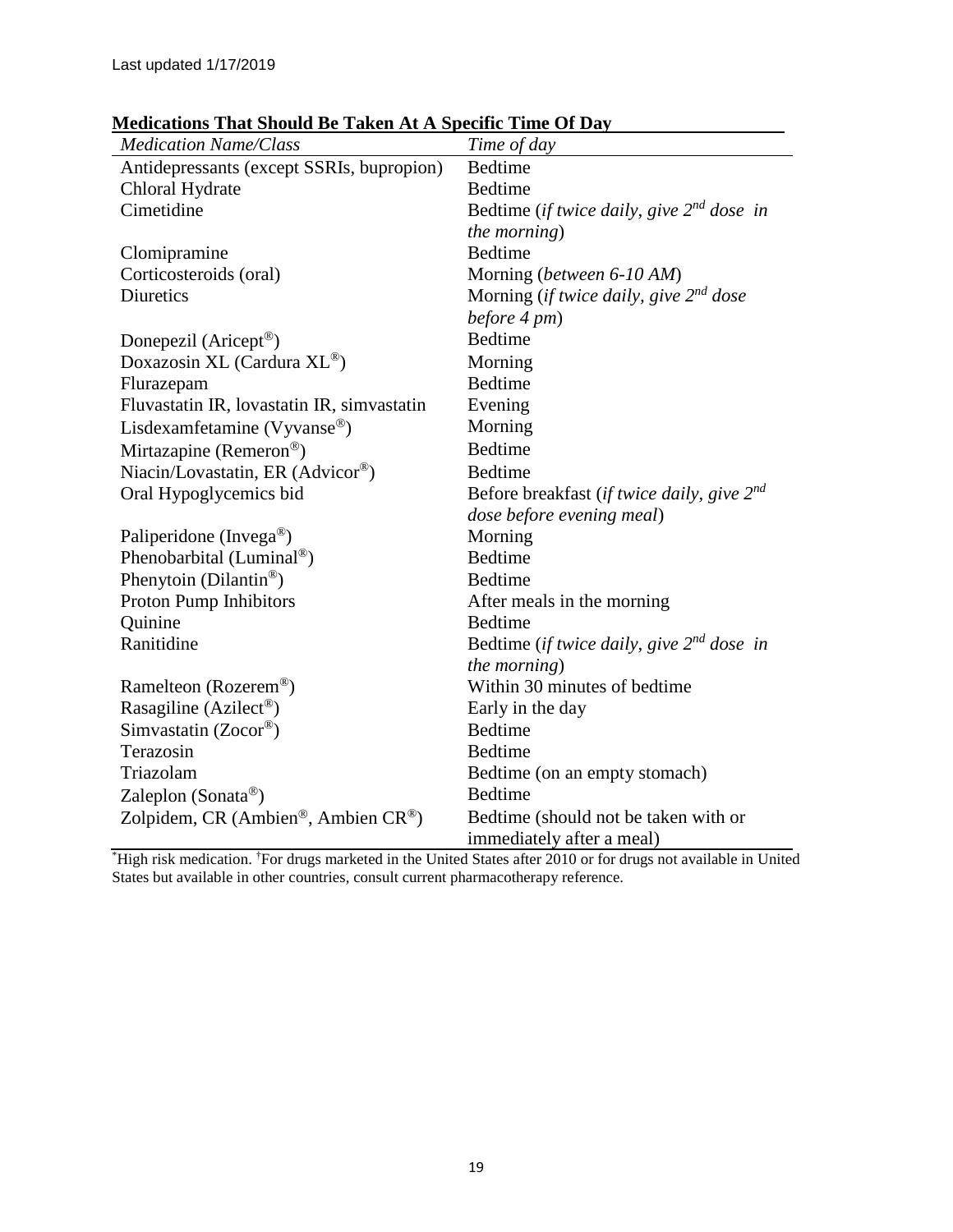| <b>Drug Affected</b>          | <b>Precipitant Drug (s)</b>                                             |
|-------------------------------|-------------------------------------------------------------------------|
| <b>ACEI/ARB</b>               | K supplements, K sparing diuretics (amiloride, triamterene),            |
|                               | aliskiren                                                               |
| $\alpha$ blockers, peripheral | Loop diuretics                                                          |
| Anticholinergic               | Anticholinergic                                                         |
| Antiplatelet <sup>a</sup>     | NSAIDs (unless patient also prescribed PPI)                             |
| Carbamazepine                 | Erythromycin, clarithromycin, fluoxetine, dilitazem, verapamil,         |
|                               | rifampin                                                                |
| CNS med <sup>b</sup>          | $\geq$ 2 other CNS meds                                                 |
| Corticosteroid                | <b>NSAIDs</b>                                                           |
| Cyclosporine                  | Rifampin                                                                |
| Dextromethorphan              | <b>MAOI</b>                                                             |
| Disopyramide                  | Cimetidine                                                              |
| Digoxin                       | Amiodarone, clarithromycin, propafenone, quinidine, verapamil           |
| Ergots for migraine           | Macrolide antibiotics (clarithromycin, erythromycin)                    |
| Estrogen/progestin OC         | Rifampin                                                                |
| Ganciclovir                   | Zidovudine                                                              |
| Lithium                       | ACEI, loop diuretics                                                    |
| <b>MAOI</b>                   | Buspirone, Opioids (fentanyl, meperidine, tramadol, tapentadol),        |
|                               | SSRIs, SNRIs, sypathomimetics                                           |
| Methotrexate                  | Trimethoprim                                                            |
| Opioid                        | BZD RA, Gabapentinoid                                                   |
| Pimozide                      | Macrolides (clarithromycin, erythromycin), azoles (fluconazole,         |
|                               | itraconazole, ketoconazole)                                             |
| Phenytoin                     | Amiodarone, imidazoles, TMP/SMX                                         |
| Procainamide                  | Amiodarone, cimetidine, ranitidine, TMP/SMX                             |
| Quinidine                     | Cimetidine                                                              |
| <b>SSRI</b>                   | St John's wort, tramadol                                                |
| <b>Statins</b>                | Cyclosporine, gemfibrozil                                               |
| Statins (CYP3A4-              | Diltiazem. imidazoles, macrolides, nefazadone, verapamil <sup>c</sup> , |
| Ator-, lo-, sim-, vastatin)   |                                                                         |
| Sulfonylureas                 | Imidazoles                                                              |
| Theophylline                  | Barbiturates, cimetidine, fluvoxamine, imidazoles,                      |
|                               | Mexilitene, quinolones (ciprofloxacin),                                 |
| Ttizanidine                   | Ciprofloxacin                                                           |
| Triazolam                     | imidazoles, macrolides, nefazadone                                      |
| Thiopurines                   | Allopurinol, febuxostat                                                 |
| Warfarin                      | Amiodarone, barbiturates, imidazoles, macrolides, NSAIDs,               |
|                               | quinolones (ciprofloxacin), TMP/SMX                                     |

## **Appendix V. Clinically Important Drug-Drug Interactions1-3**

**Abbreviations**: ACEI = angiotensin converting enzyme inhibitor; ARB = angiotensin receptor blocker; K = potassium; NSAIDs = nonsteroidal anti-inflammatory drugs; PPI = proton pump inhibitor; CNS = central nervous system medications;  $MAOI$  = monoamine oxidase inhibitors;  $OC$  = oral contraceptive;  $SSRI$  = selective serotonin reuptake inhibitor; <sup>a</sup>Includes aspirin. <sup>b</sup>CNS medications include: opioid, anticonvulsants, antipsychotics, benzodiazepine receptor agonists (i.e., benzodiazepines, zolpidem, zaleplon, eszopiclone), tricyclic antidepressants, selective serotonin reuptake inhibitors. 'Only atorvastatin, lovastatin, and simvastatin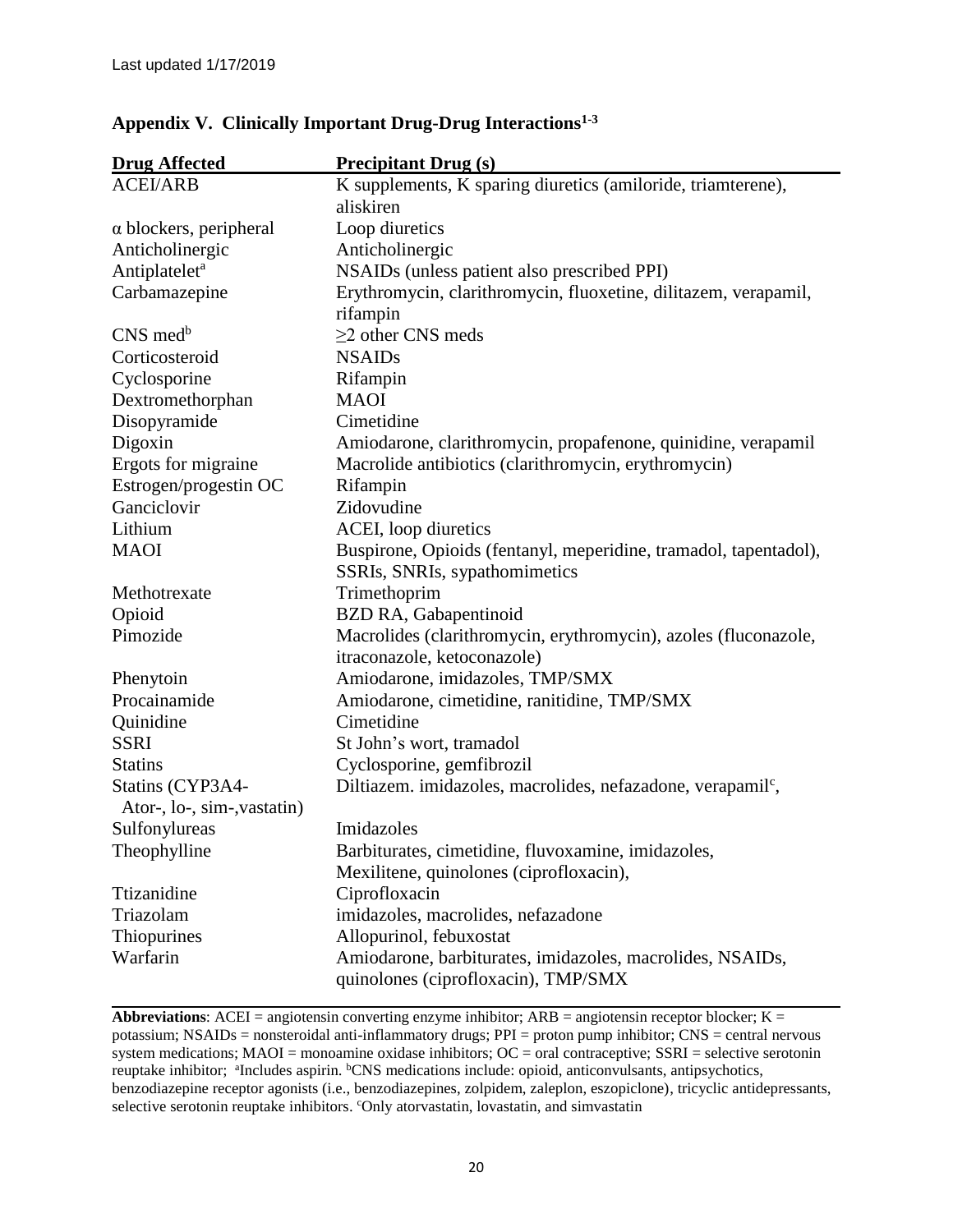#### **References:**

<sup>1</sup>Malone DC, et al. Identification of serious drug-drug interactions : results of the partnership to prevent drug-drug interactions. J Am Pharm Assoc 2004; 44:142-51 and CMS Part D measure

<sup>2</sup>American Geriatrics Society Updated Beers Criteria for Potentially Inappropriate Medication Use in Older Adults. Available at : http://geriatricscareonline.org/toc/american-geriatrics-society-updated-beers-criteria-for-potentiallyinappropriate-medication-use-in-older-adults/CL001. Accessed 10/12/2015.

<sup>3</sup>Matanović SM, et al. Potentially inappropriate medications in the elderly: a comprehensive protocol. Eur J Clin Pharmacol 2012;68:1123-38.

#### **Appendix VI. Clincally significant drug-disease interactions**

| CKD (stages III-IV)                                                   |
|-----------------------------------------------------------------------|
| NSAID, all                                                            |
| Chronic constipation                                                  |
| Anticholinergics                                                      |
| Diltiazem                                                             |
| Opioid receptor agonists (without concomitant stimulant laxative)     |
| Verapamil                                                             |
| Delirium                                                              |
| Anticholinergics                                                      |
| Benzodiazepine receptor agonists <sup>a</sup>                         |
| Chlorpromazine                                                        |
| Corticosteroids                                                       |
| Histamine type 2 receptor antagonists                                 |
| Meperidine                                                            |
| Thioridazine                                                          |
| Tricyclic antidepressants                                             |
| Dementia and Cognitive Impairment                                     |
| Antihistamines, 1 <sup>st</sup> generation                            |
| Antipsychotics (chronic and as-needed use)                            |
| Benzodiazepine receptor agonists <sup>a</sup>                         |
| Bladder antimuscarinic drugs                                          |
| Gastrointenstinal antispasmodics (e.g., dicyclomine, hyoscyamine)     |
| Histamine type 2 receptor antagonists                                 |
| Skeletal muscle relaxants (orphenadrine, cyclobenzaprine)             |
| Tricyclic antidepressants                                             |
| <b>Heart Failure</b>                                                  |
| Nondihydropyridine calcium channel blockers (diltiazem, verapamil) in |
| systolic HF only                                                      |
| Cilostazol                                                            |
| Dronaderone                                                           |
| <b>NSAID</b>                                                          |
| Thiazolidinediones (pioglitazone, rosiglitazone)                      |
| <b>History of Falls/Fractures</b>                                     |
| Anticonvulsants                                                       |
| Antipsychotics                                                        |
| Benzodiazepines receptor agonists                                     |
| Opioid receptor agonists                                              |
| Selective serotonin reuptake inhibitors                               |
|                                                                       |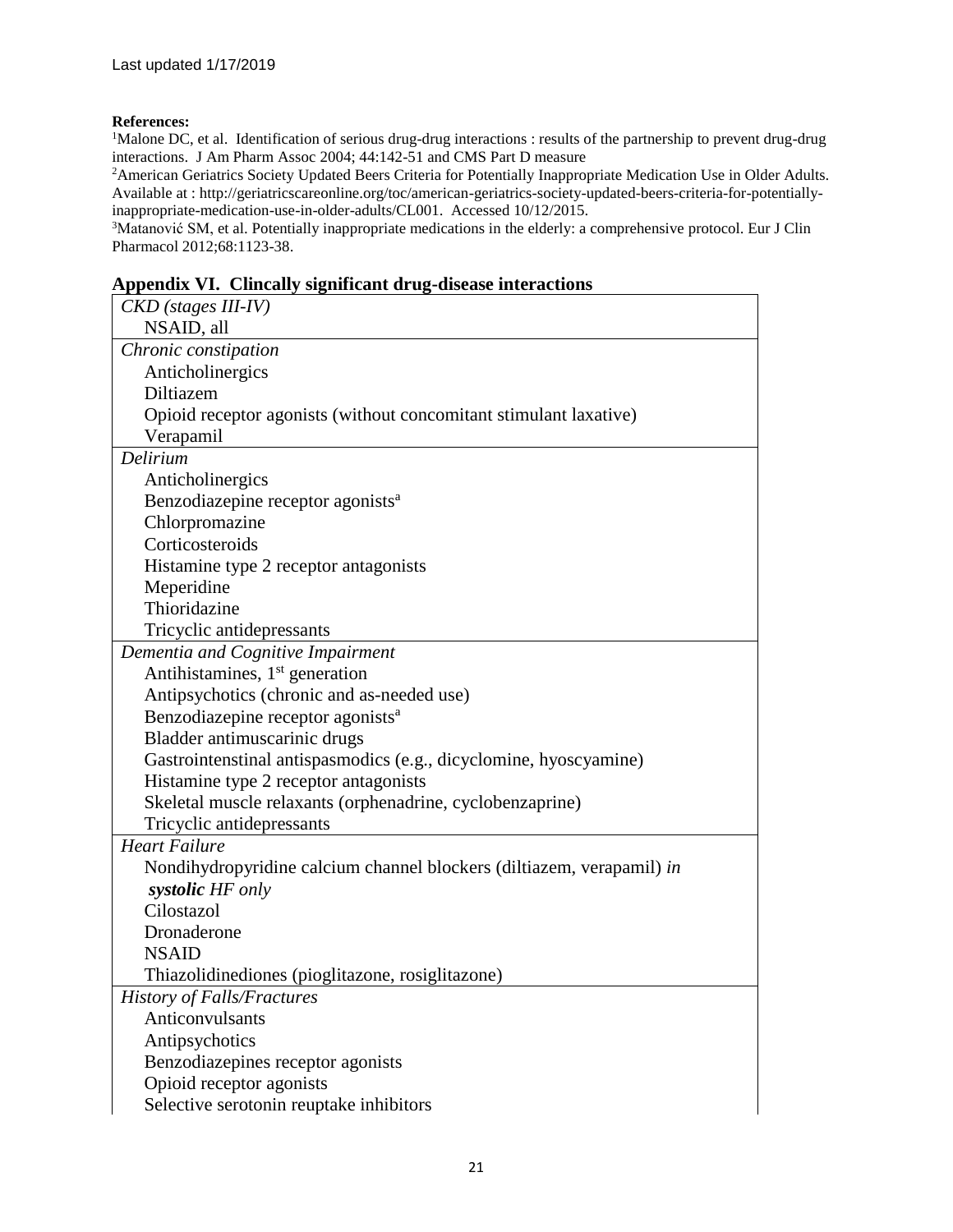| Selective norepineprhine reuptake inhibitors                                   |  |  |  |
|--------------------------------------------------------------------------------|--|--|--|
| Tricyclic antidepressants                                                      |  |  |  |
| <b>History of Peptic Ulcer Disease</b>                                         |  |  |  |
| Aspirin $>$ 325mg/day without gastroprotection                                 |  |  |  |
| NSAID, non-COX-2-selective, without gastroprotection                           |  |  |  |
| <i>Insomnia</i>                                                                |  |  |  |
| Decongestants, oral (i.e., pseudoephedrine, phenylephrine)                     |  |  |  |
| Stimulants (e.g., amphetamine, methylphenidate, pemoline)                      |  |  |  |
| Theobromines (i.e., theophylline, caffeine)                                    |  |  |  |
| Lower Urinary Tract Symptoms                                                   |  |  |  |
| Anticholinergics                                                               |  |  |  |
|                                                                                |  |  |  |
| Parkinsons's Disease                                                           |  |  |  |
| Antipsychotics, all (except for clozapine or pimavanserin)                     |  |  |  |
| Metoclopramide                                                                 |  |  |  |
| Prochlorperazine                                                               |  |  |  |
| Promethazine                                                                   |  |  |  |
| <b>Seizures</b>                                                                |  |  |  |
| Antipsychotics, atypical (i.e., clozapine, olanzapine)                         |  |  |  |
| Antipyschotics, conventional (e.g., chlorpromazine, thioridazine, thiothixene) |  |  |  |
| Bupropion                                                                      |  |  |  |
| Maprotiline                                                                    |  |  |  |
| Tramadol                                                                       |  |  |  |
| Syncope                                                                        |  |  |  |
| Acetylcholinesterase inhibitors                                                |  |  |  |
| $\alpha$ blockers, peripheral (i.e., doxazosin, prazosin, terazosin)           |  |  |  |
| Antipsychotics (i.e., chlorpromazine, olanzapine thioridazine)                 |  |  |  |
| Tricyclic antidepressants, all                                                 |  |  |  |
| <b>Urinary Incontinence</b>                                                    |  |  |  |
| $\alpha$ blockers (avoid in women)                                             |  |  |  |
| Estrogen oral and transdermal dosage forms only (applies to women)             |  |  |  |
| <sup>a</sup> Refers to benzodiazepines, eszopiclone, zaleplon, and zolpidem.   |  |  |  |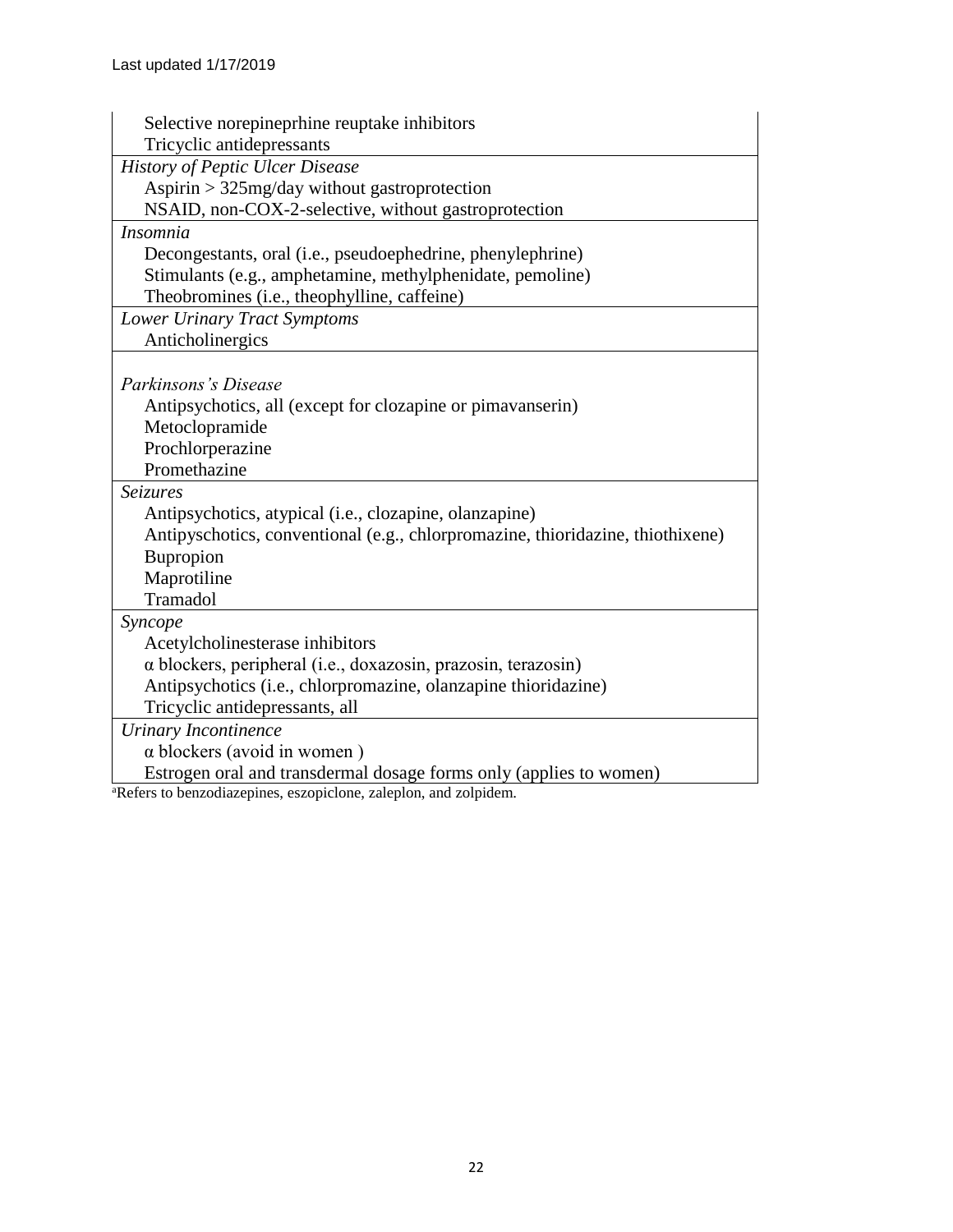#### **Appendix VII. Modifications of Veterans Affairs Medication Classification System**

| Code         | Class                         | Comments                                                                  |
|--------------|-------------------------------|---------------------------------------------------------------------------|
| AH100        | Antihistamines                | Consider all subclasses as one                                            |
| <b>CN300</b> | Sedative/Hypnotics            | Consider all subclasses as one                                            |
| <b>CN400</b> | Anticonvulsants               | Exclude - therapeutic category                                            |
| <b>CN500</b> | Antiparkinson                 | Exclude - therapeutic category                                            |
| <b>CN600</b> | Antidepressants               | Combine CN601, CN603, CN609 into one                                      |
| <b>CN700</b> | Antipsychotics                | Combine CN701, CN709 into one                                             |
| <b>CV250</b> | Antianginals                  | Consider as nitrates (only ones starred)                                  |
| <b>CV300</b> | Antiarrhythmics               | Exclude consideration as therapeutic category as                          |
|              |                               | combination therapy can be appropriate                                    |
| CV359        | Antilipemics Agents,          | Split into discrete categories as indicated (Bile Acid                    |
|              | Other                         | Sequestrants, Others)                                                     |
|              | <b>Bile Acid Sequestrants</b> | Colestipol, cholestyramine                                                |
|              | Others                        | Examples: niacin, gemfibrozil, probucol                                   |
| CV409        | Antihypertensives             | Split into discrete categories as indicated                               |
|              |                               | (Central/peripheral a blockers, Vasodilators)                             |
|              | Central/Peripheral $\alpha$   | Examples: clonidine, methyldopa, reserpine                                |
|              | <b>Blockers</b>               |                                                                           |
|              | Vasodilators                  | Minoxidil (count as CV402)                                                |
| GA300        | Antiulcer agents              | Combine GA301, GA302 & GA304, into one                                    |
| <b>MS400</b> | Antigout agents               | Exclude - therapeutic category                                            |
| <b>RE000</b> | Respiratory                   | Combine RE120 and RE125 into one                                          |
| <b>RE120</b> | Respiratory                   | No therapeutic duplication between long- and short-<br>acting ß2 agonists |
| <b>BL117</b> | <b>Platelet Aggregation</b>   | Aspirin indicated for antiplatelet effects                                |
|              | Inhibitors                    |                                                                           |
| <b>CN103</b> | Non-opioid Analgesics         | Aspirin indicated for minor pain                                          |
| <b>CN104</b> | Non-steroidal Anti-           | Aspirin indicated for anti-inflammatory                                   |
|              | inflammatories                |                                                                           |

## **Appendix VIII Drugs to Consider Duration of Use "Unacceptable" For Those At EOL**

Anti-dementia agents Anti-platelet agents (not asa) Cytotoxic chemotherapy Hormone antagonists Immunomodulators (e.g., etanercept) Leukotriene receptor antagonists Lipid-lowering agents (e.g., statins) ?Others- ACEI/ARB, Allopurinol, Αlpha blockers (for BpH), Anticoagulants, Antidepressants, antiinfectives, antipsychotics, antivertigo, ARB, ASA, Bisphosphonates, BP meds, BZDRA, CCB, Calcium/Vit. D, CNS stimulants, DM drugs, Estrogen, , expectorants, GU antispasmodics, H2 RA, Iron, MVIs, Minerals, NSAIDs, PPIs, Rubefacients, SERMs, Theophylline, Vitamins?